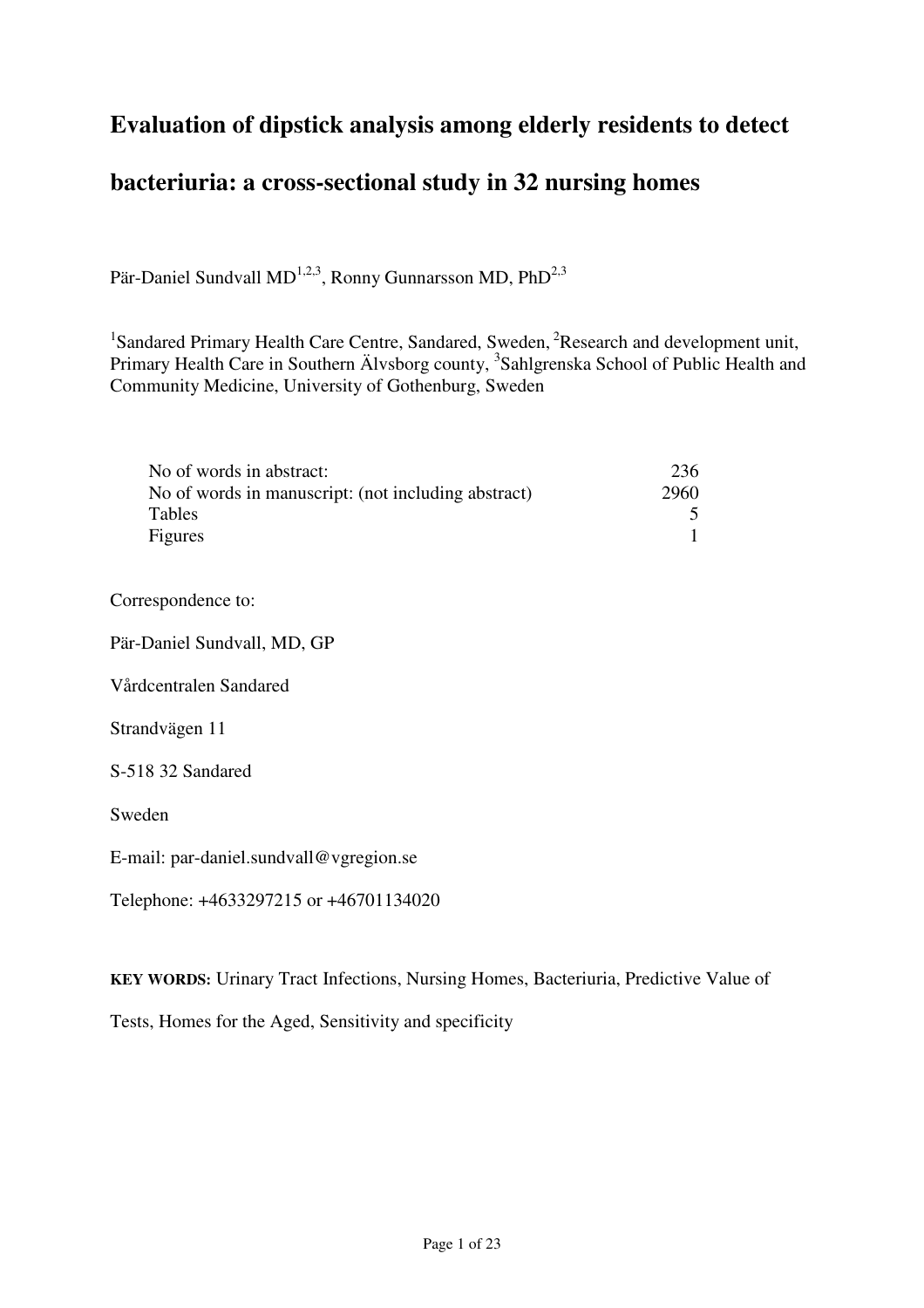## **Abstract**

### **Background**

Few studies have evaluated dipstick urinalysis for elderly and practically none present confidence intervals. Furthermore, most previous studies combine all bacteria species in a "positive culture". Thus, their evaluation may be inappropriate due to Yule-Simpson's paradox. The aim of this study was to evaluate diagnostic accuracy of dipstick urinalysis for the elderly in nursing homes.

## **Methods**

In this cross-sectional study voided urine specimens were collected from 651 elderly individuals in nursing homes. Dipstick urinalysis for nitrite, leukocyte esterase and urine culture were performed. Sensitivity, specificity, positive and negative predictive values with 95% confidence intervals were calculated. Visual readings were compared to readings with a urine chemistry analyzer.

#### **Results**

207/651 (32%) of urine cultures showed growth of a potentially pathogenic bacterium. Combining the two dipsticks improved test characteristics slightly compared to using only one of the dipsticks. When both dipsticks are negative, presence of potentially pathogenic bacteria can be ruled out with a negative predictive value of 88 (84-92) %. Visual and analyzer readings had acceptable agreement.

### **Conclusions**

When investigating for bacteriuria in elderly people at nursing homes we suggest nitrite and leukocyte esterase dipstick be combined. There are no clinically relevant differences between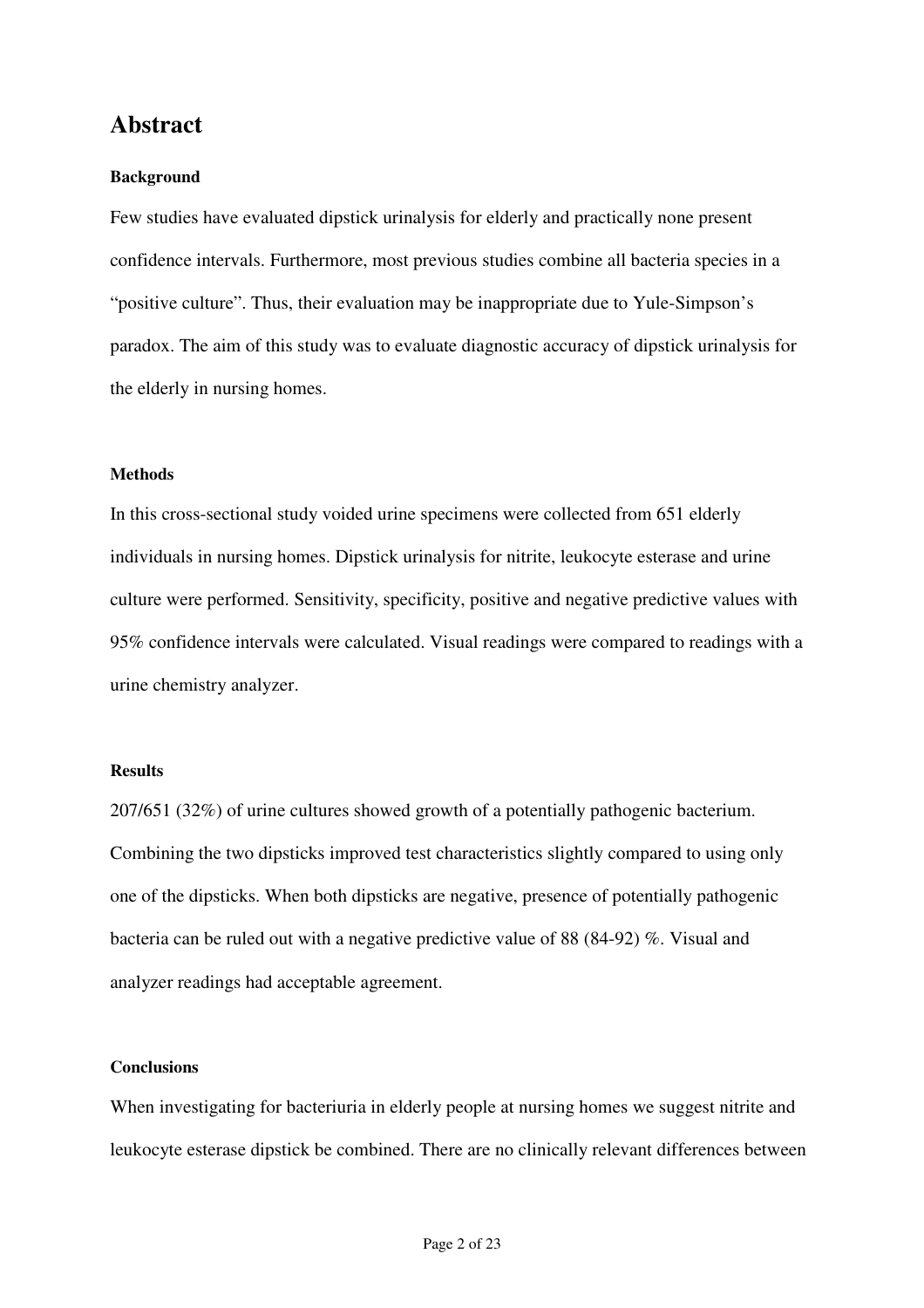visual and analyzer dipstick readings. When dipstick urinalysis for nitrite and leukocyte esterase are both negative it is unlikely that the urine culture will show growth of potentially pathogenic bacteria and in a patient with an uncomplicated illness further testing is unnecessary.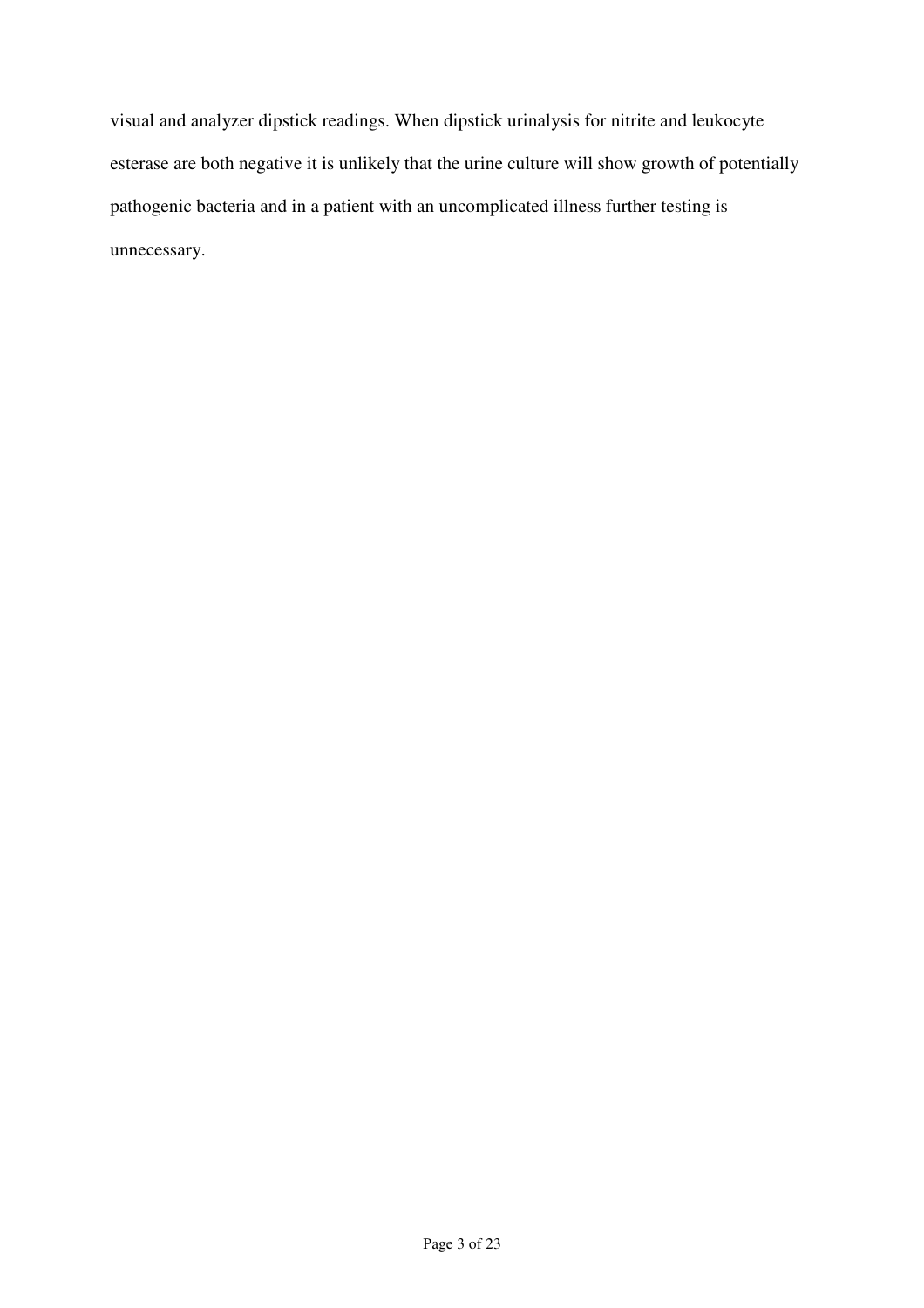## **Background**

Urinary Tract Infection (UTI) is the most common bacterial infection among elderly residents of nursing homes [1] and often results in antibiotic treatment [2]. Thus, a correct diagnosis is important for minimizing unnecessary antibiotic treatment. Dipstick urinalysis is often the first measure for detecting bacteriuria [3]. The diagnostic value of dipstick urinalysis is most often evaluated for children and working age adults, preferably women which may lead to different results depending on age group and patient criteria. Thus, the clinical value of dipstick urinalysis could be quite different for elderly patients at nursing homes compared to younger patients whereby elderly patients have a higher prevalence of bacteriuria [1, 4, 5].

Numerous errors can occur during the testing procedure of urine dipsticks [6]. Timing and misalignment errors as well as subjectivity can be reduced by using a urine chemistry analyzer and thus achieve better precision [6-8]. Other studies showed only minor improved reproducibility [9, 10] and no improvement in speed of analysis [10] by using mechanized methods. Furthermore, when urine tests are performed under daily conditions results can be considerably lower, even for simple tests such as nitrite, than for optimal and standardized conditions achieved in most studies of the validity of urine tests [11]. Thus, the importance of analyzer readings compared to visual readings of dipsticks in nursing homes for elderly remains to be clarified.

It should be noted that while sensitivity and specificity are of major interest for manufacturers of dipsticks these measures are of no interest to the physician making a clinical decision in one case. The positive predictive value (PPV) and the negative predictive value (NPV), however, are of the utmost clinical importance to the physician. These values are affected by the prevalence of bacteriuria [12].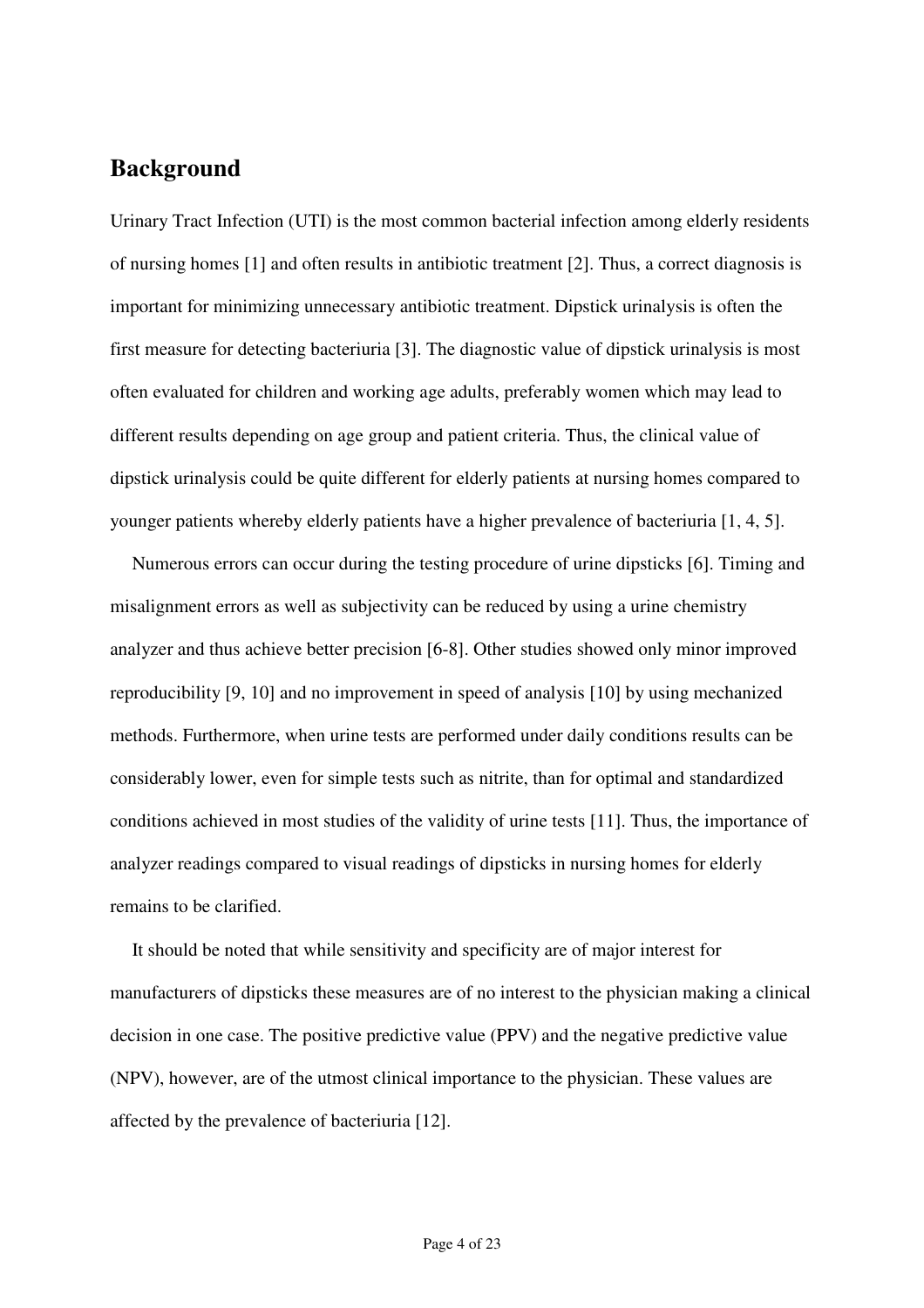When estimating sensitivity and specificity it is appropriate to present an interval estimate [13, 14]. This is rarely done in studies evaluating diagnostic tests [13]. The precision of predictive values, as with sensitivity and specificity, is dependent on the sample size [13]. It is therefore also appropriate to use some kind of interval estimate for predictive values.

Unfortunately, only one previously published study evaluating dipstick urinalysis in elderly has presented confidence intervals for PPV and NPV [15]. Other studies evaluating dipstick urinalysis of the elderly present confidence intervals only for sensitivity and specificity [16, 17] or no confidence intervals at all [8, 18-23].

Furthermore, as Yule-Simpson´s statistical paradox predicts, the outcome of analysing a single bacterium might differ from analysing "any bacteria" [24-26]. In such cases, results from analysing a single bacterium are more appropriate while results of analysing "any bacteria" are inappropriate. All previously published studies evaluating dipstick urinalysis of the elderly combine different bacterium to "any bacteria" when calculating sensitivity, specificity, PPV or NPV.

The primary aim of this study was to document the sensitivity, specificity, PPV and NPV with 95% confidence intervals for detection of bacteriuria among males and females in nursing homes for the elderly by dipstick urinalysis performed by non-laboratory personnel. The secondary aim was to compare manual readings of dipstick urinalysis with a urine chemistry analyzer.

# **Methods**

A single, voided specimen of urine was collected, the urine dipstick analyzed and the urine cultured from elderly individuals at nursing homes during a four-week period in the first months of 2003. The nursing homes were located in southwestern Sweden. The study was approved by the ethical committee Göteborg University.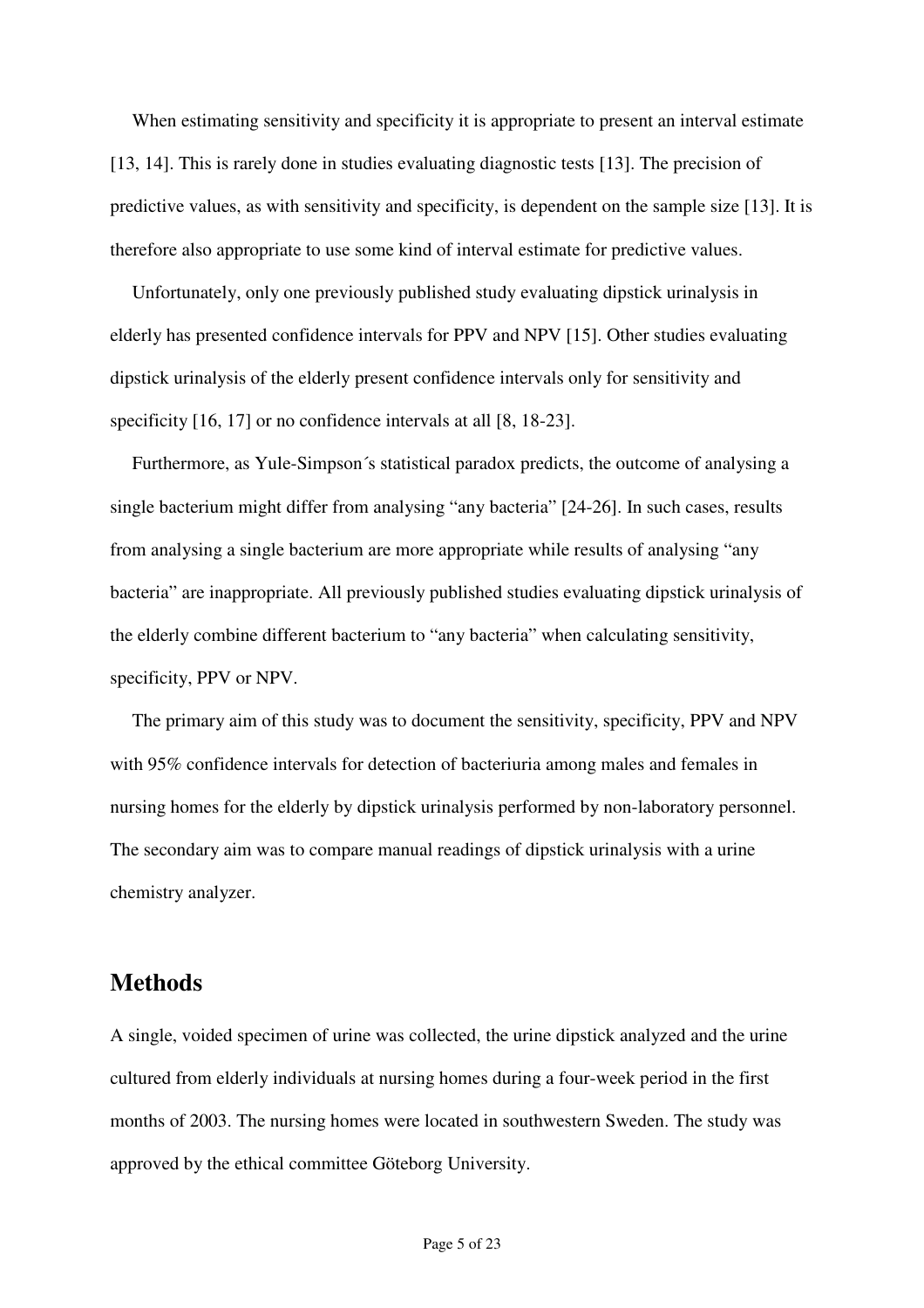### **Selection of individuals**

Specimens of voided urine were collected from all individuals present at the nursing home agreeing to participate and sufficiently continent to leave a specimen of voided urine. In case of dementia, where the individual did not understand the provided information, a sample was taken only if permission was granted. Those with urinary indwelling catheters were excluded. Urine specimens were from permanent elderly residents of 102 wards in 32 nursing homes.

#### **Laboratory tests**

Personnel were instructed to collect voided, midstream urine specimens with as long a bladder incubation time as possible, preferably a morning sample.

Immediately after urination, dipstick urinalysis was carried out at the nursing home. Visual reading of the urinary dipstick Multistix 5 (Bayer HealthCare Diagnostics Division) was performed first for the detection of nitrite and leukocyte esterase. Then, a second urinary dipstick (also Multistix 5) was analyzed for the detection of nitrite and leukocytes, with the urine chemistry analyzer Clinitek 50 (Bayer HealthCare Diagnostics Division) [27]. The nursing home personnel were instructed by a representative from the manufacturer in the handling of the Multistix 5 and the analyzer Clinitek 50. The attending nurses were carefully instructed to record the results of the visual readings before using the urine chemistry analyzer. Thus, the visual readings were not influenced by the results of the urine chemistry analyzer.

Immediately after the dipstick readings the urine samples were chilled awaiting transport to the microbiological laboratory in Borås where all urine specimens were cultured. The samples usually reached the laboratory within 24 hours.

By using sterile inoculating loops the microbiology laboratory fractionated 10 µl from the urine samples on the surfaces of two plates; a cystine-lactose-electrolyte deficient agar (CLED) and a Columbia blood agar base. Both plates were incubated overnight (minimum 15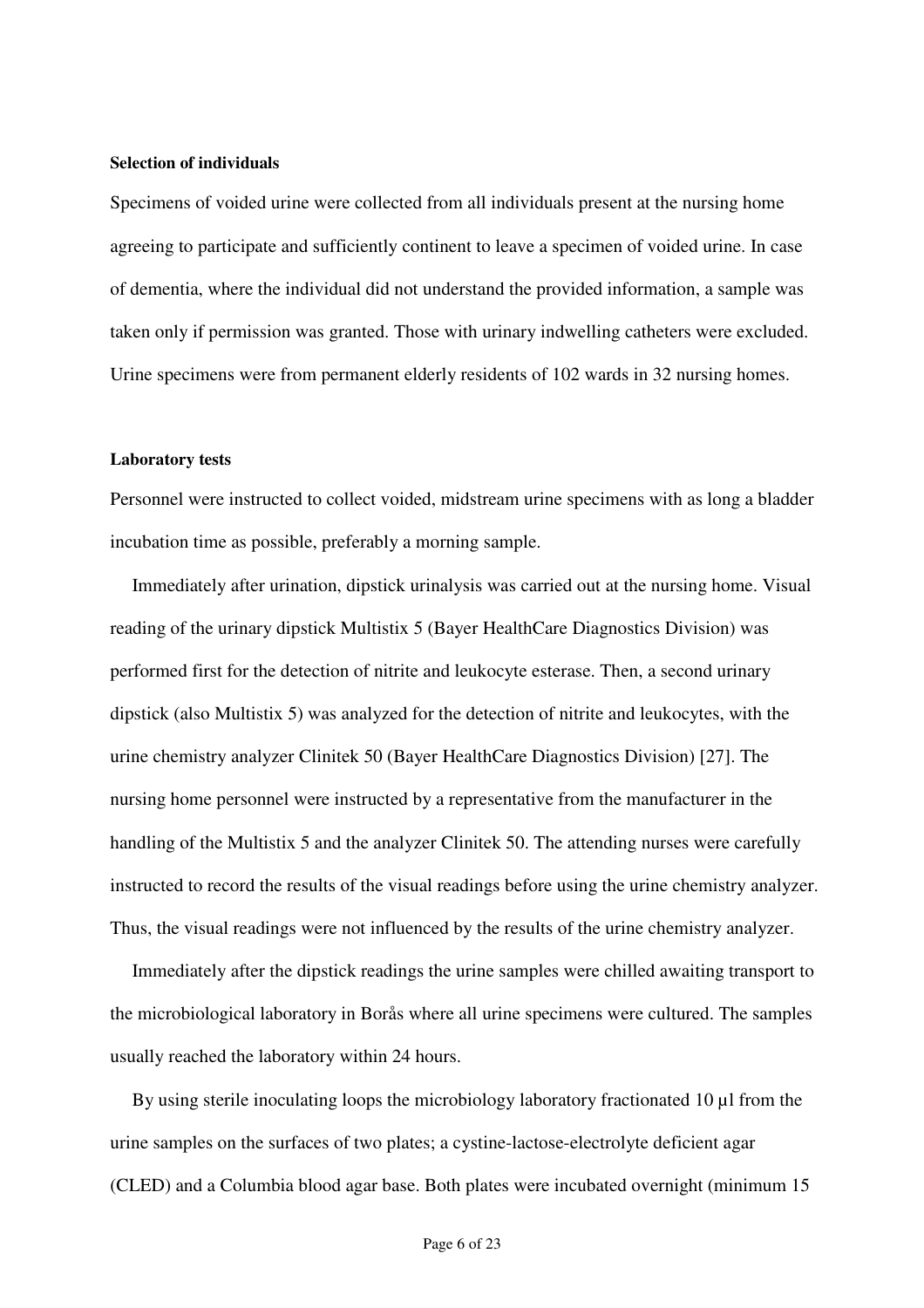h) at 35-37° C. The CLED plates were incubated in air and the Columbia plates were incubated in  $5\%$  CO<sub>2</sub>. The latter were further incubated 24 hours if no growth occurred after first incubation.

A culture with growth of potentially pathogenic bacteria was normally considered positive if the number of colony-forming units per liter (CFU/mL) was  $\geq 10^5$ . In case of specific signs of possible UTI such as positive nitrite dipstick, leukocyte esterase dipstick >1, fever, frequency, urgency or dysuria, the cut-off point was  $\geq 10^3$  for patients harbouring *Escherichia coli* and male patients with *Klebsiella* species and *Enterococcus faecalis.* For symptomatic women with the two latter species the cut-off level was  $\geq 10^4$ .

#### **Statistical analysis**

Sensitivity, specificity, PPV and NPV were calculated for nitrite and leukocyte esterase separately using urine culture as gold standard. Similar estimates were calculated for combinations of nitrite and leukocytes. Ruling in or ruling out bacteriuria was considered possible where the point estimate of PPV / NPV was  $\geq$  85% with a lower confidence interval of  $> 80\%$ .

Agreement between visual and analyzer readings of dipsticks was calculated by Kappa coefficient.

To avoid confounding factors such as sex and age leading to false conclusions the association between dipstick findings and urine cultures was further evaluated by logistic regression. Presence or absence of a potentially pathogenic bacterium in urine culture was the dependent variable while outcome of dipstick, sex and age were independent variables.

Epi Info version 3.3.2 (Windows version) (CDC, Atlanta, USA) was used for storing data and for logistic regression. Calculations for sensitivity, specificity, PPV and NPV were made in Microsoft Office Excel 2003 version 11.8 SP2. Kappa coefficient with confidence intervals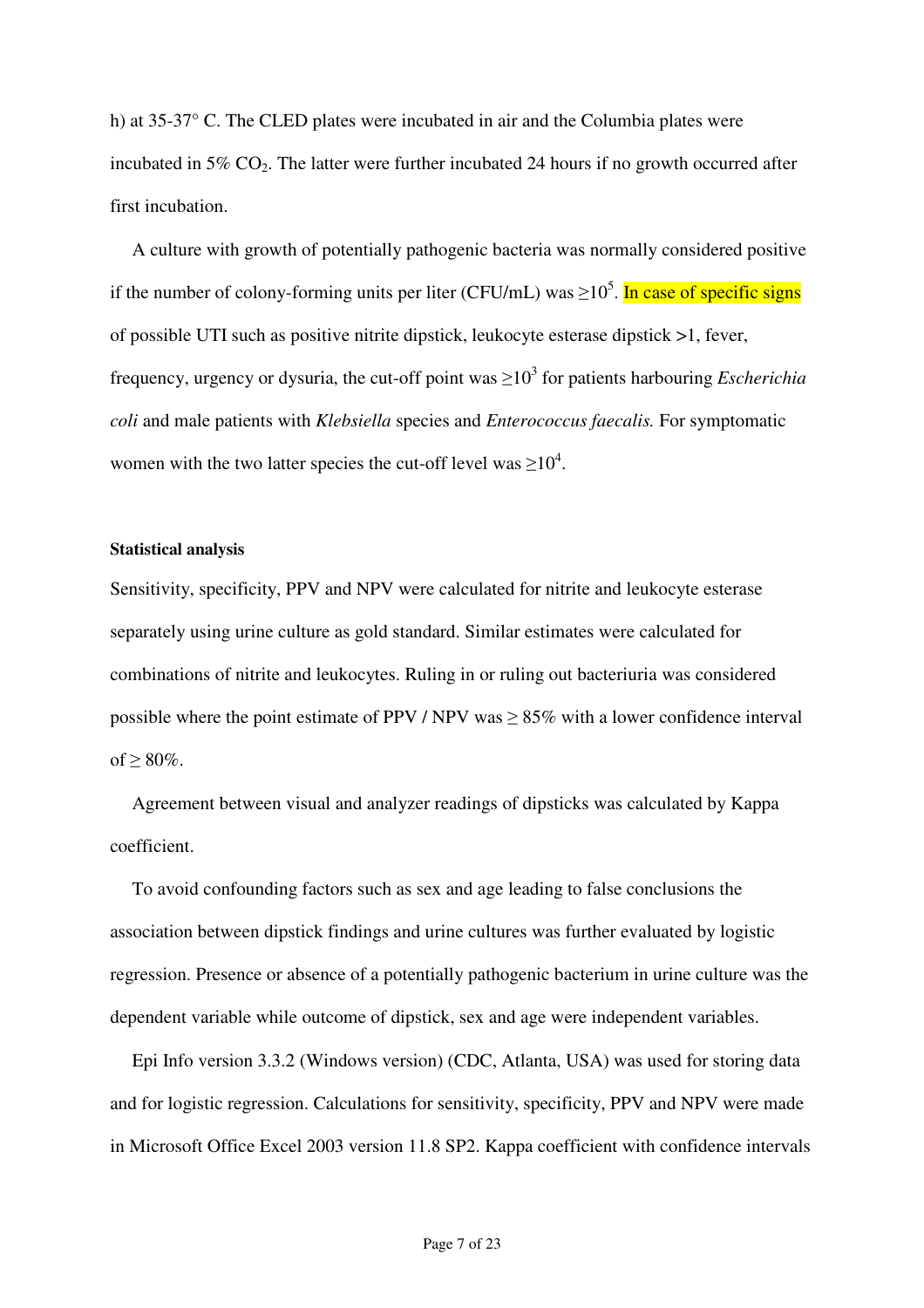was calculated using CIA (Confidence Interval Analysis) version 2.1.2 (Bryant, University of Southampton, England) [28].

# **Results**

There were 1187 individuals living in 32 participating nursing homes (Figure 1). Of the 751 fulfilling inclusion criteria 655 (87%) accepted participation (Figure 1). Of the 651 individuals providing useful samples, 482 (74.0%) were women and 169 (26.0%) men. Women's ages (mean 86 years, SD 7.4, range 46-102) were higher than men's (mean 82 years, SD 7.8, range 54-99) ( $p<10^{-4}$ ).

### **The most common bacterium**

In this study 207/651 (32%) urine cultures showed growth of a potentially pathogenic bacterium. The three most common bacteria were *E. coli* (143 = 22%), *Klebsiella* spp. (25 = 3.8%) and *E. faecalis* (17 = 2.6%). Other species had a considerably lower prevalence ( $\leq 0.8\%$ ) for each bacterium).

## **Sensitivity, specificity, PPV and NPV**

If a single leukocyte esterase dipstick was negative then the high NPV showed it unlikely that the urine culture was positive for *E. coli*, *E. faecalis* and *Klebsiella* spp (Table 1). However, presence of "any bacteria" could not be excluded (Table 1). If a single leukocyte esterase dipstick was positive it could not sufficiently predict bacteriuria (Table 1).

Where a single nitrite dipstick was negative the high NPV showed it unlikely that the culture was positive for *E. coli*, *E. faecalis* and *Klebsiella* spp. respectively (Table 2). However, presence of "any bacteria" could not be excluded (Table 2). If a single nitrite dipstick was positive it could not sufficiently predict bacteriuria (Table 2).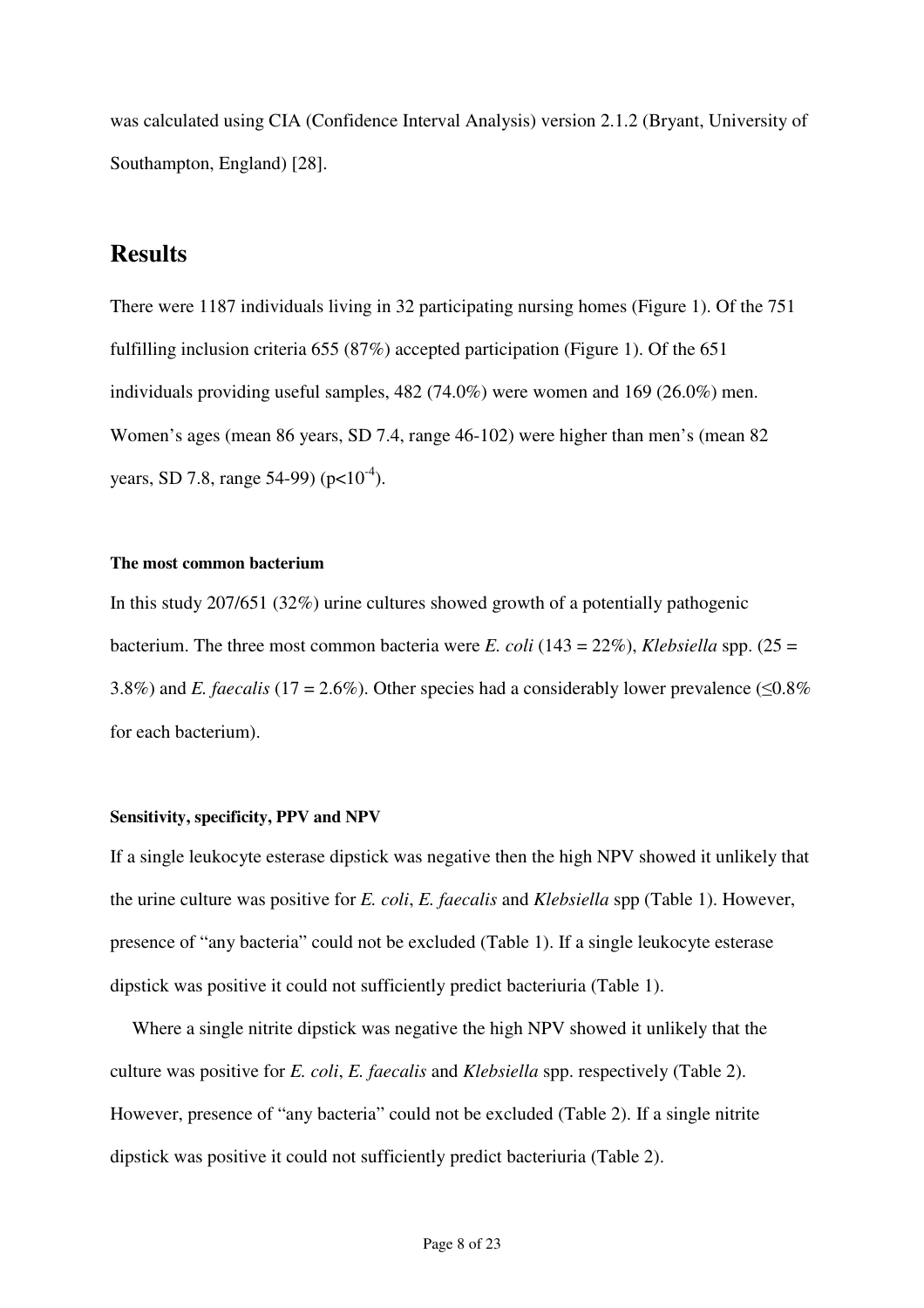A single negative nitrite dipstick was as good as a single negative leukocyte esterase dipstick in excluding presence of *E. coli* (Table 1+2). Raising the cut-off point in a single leukocyte esterase dipstick decreased its ability to exclude *E. coli* without making PPV for *E. coli* acceptable (Table 2). Thus, if a single dipstick was to exclude or predict presence of *E. coli* then the nitrite dipstick performed better than the leukocyte esterase dipstick. The accuracy of excluding or predicting *E. faecalis* and *Klebsiella* spp. did not differ between a single leukocyte esterase dipstick or a single nitrite dipstick (Table 1+2).

Combining the two dipsticks so that presence of both leukocyte esterase **and** nitrite were considered a positive test and all other test outcomes as negative altered test characteristics slightly compared to using only one of the dipsticks (Table 3). NPV for predicting absence of *E. coli* was lower compared to using only one of the dipsticks while PPV for predicting presence of *E. coli* increased only marginally.

Combining the two dipsticks so that presence of leukocytes **and/or** nitrite were considered positive and all other test outcomes as negative also altered test characteristics compared to using only one of the dip sticks (Table 4). NPV for predicting absence of a specified potentially pathogenic bacteria or predicting "any bacteria" was high enough to rule out bacteriuria.

### **Agreement between visual reading and analyzer**

Visual and analyzer readings had, for nitrite, good agreement with a kappa coefficient 0.92 (95% confidence interval 0.88-0.95, SE for kappa 0.019). However, the agreement for leukocyte esterase was lower with kappa coefficient 0.54 (95% confidence interval 0.49-0.60, SE for kappa 0.027).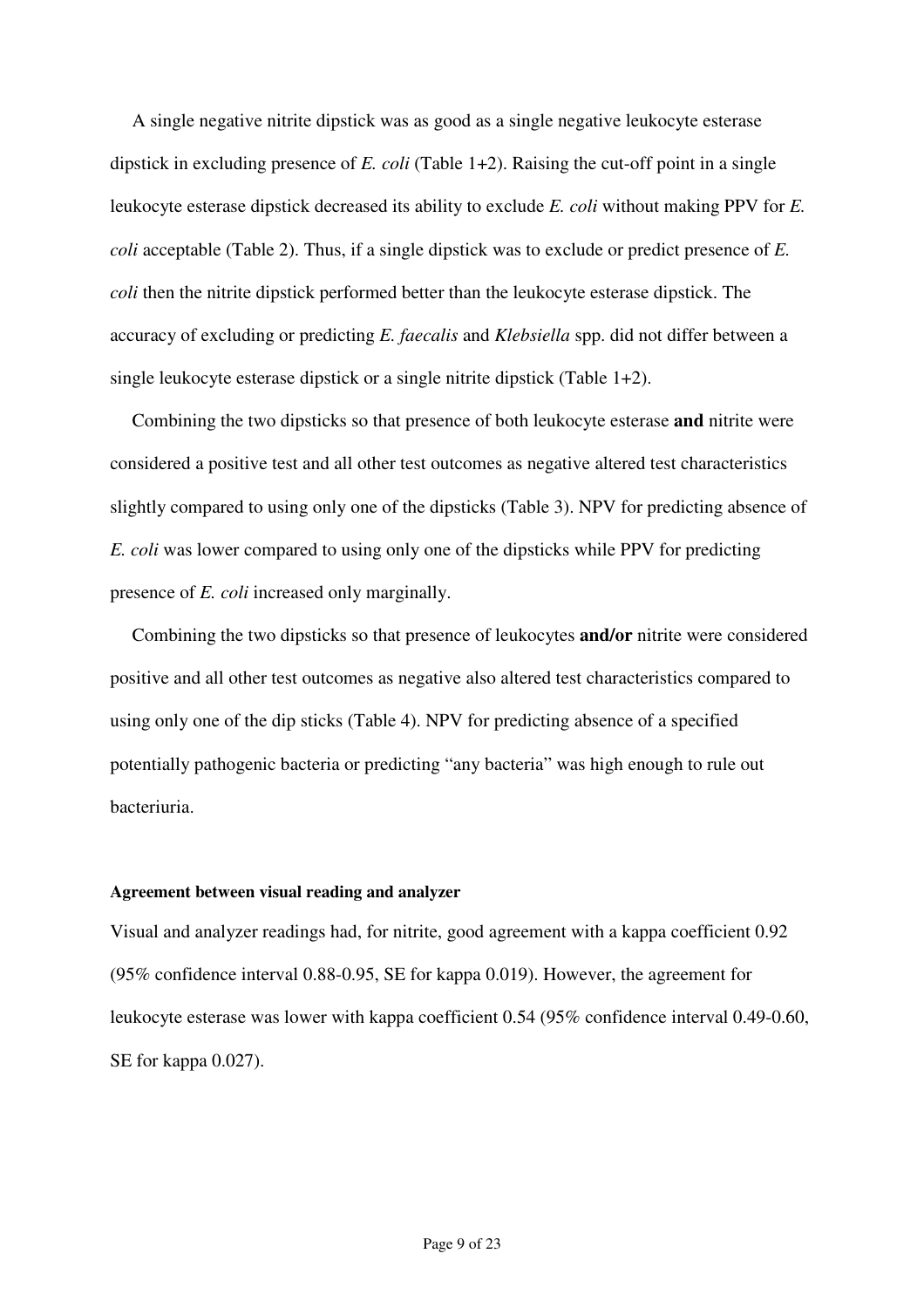#### **Association between dip stick findings and urine culture**

The association between dipstick findings and urine culture was further evaluated by logistic regression to consider gender or age dependent effects. A visually read leukocyte esterase dipstick > 0 added information to the question of whether *E. coli* and "any bacteria" were present in the urine (Table 5). For *E. faecalis* and *Klebsiella* spp. a leukocyte esterase dipstick added information in some color blocks but not in others (Table 5).

A positive nitrite dipstick, visually or analyzer read, added information to the question if *E. coli, Klebsiella* spp. or "any bacteria" was present in the urine (Table 5). For *E. faecalis* a nitrite dipstick added no statistically significant information (Table 5).

When determining whether *E. coli* or "any bacteria" was present in the urine the use of nitrite dipstick added more information than the use of a leukocyte esterase dipstick (Table 5).

## **Discussion**

When dipstick urinalyses for nitrite and leukocyte esterase are simultaneously negative it is unlikely that the urine culture will show growth of potentially pathogenic bacteria. There are no clinically relevant differences between visual and analyzer readings of the dipsticks.

### **Methodological aspects**

In this study we obtained a urine specimen from 55% (651/1187) of all individuals registered at the nursing homes. This may appear low but approximates previously published studies in nursing homes for elderly [4]. The main reason for nonparticipation in this study was substantial urinary incontinence. Most of these individuals also had dementia. The only possibility of obtaining a urine specimen from these individuals would have been by catheter. This is not routine for clinical practice for elderly at nursing homes and would, therefore, not have been representative of clinical practice. Furthermore, this would have been unethical.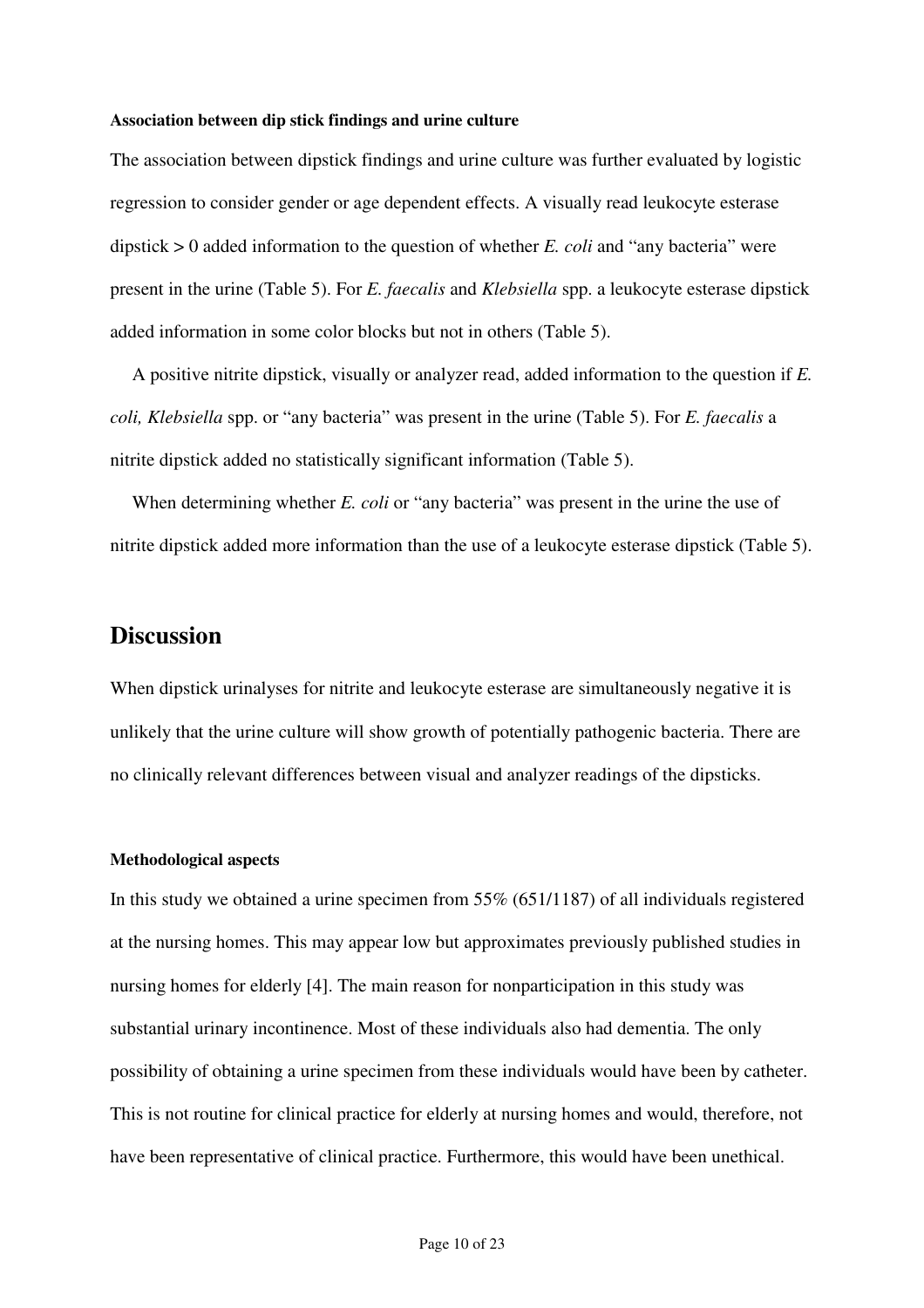Individuals with an indwelling urinary catheter were excluded as they always become colonized by bacteria sometimes of different species compared to those without [1]. Only 12% (96/791) actively refused participation which we considered acceptable.

The study by Juthani-Mehta et al [15] presenting confidence intervals for PPV and NPV included only patients with symptoms of suspected UTI. Specific symptoms were dysuria  $(7\%)$ , change in voiding pattern  $(6\%)$  or fever  $(12\%)$  and unspecific symptoms were change in mental status (40%), behavior (20%), character of urine (17%), and evaluation for other infection (7%), family or patient request (7%), etc. However, it is unclear which clinical features or events are relevant in bacteriuria [1, 29]. Thus, while Juthani-Mehta et al attempt to estimate dipstick analysis ability to predict UTI, this study focused on evaluating dipstick ability to predict bacteriuria, not UTI. Prevalence of bacteriuria among asymptomatic residents in nursing homes for elderly is high [1, 4, 5] and similar to the prevalence found by Juthani-Mehta et al (40%) and in this study (32%). Since PPV and NPV for dipstick analysis depend on prevalence of bacteriuria there should be no major differences between evaluating dipstick analysis for symptomatic or asymptomatic individuals.

Only 4.0% (26/651) had ongoing antibiotic treatment thus no urinary bacteria growth and negative nitrite dipstick may have been expected. However, leukocyte esterase dipstick may remain positive for some time. Thus, these patients were more likely to influence test results of leukocyte esterase rather than nitrite dipstick. Due to the low prevalence of ongoing antibiotic treatment this effect was considered low.

Procedures allowing presence of **a** few specific symptoms or outcomes of prior dipstick testing influence the decision of cut-off levels for CFU in urine culture may enhance the diagnostic procedure [30]. These procedures are very common in microbiologic laboratories in Sweden. Thus, the present procedure for urine culture was used without modification to be representative of ordinary clinical practice.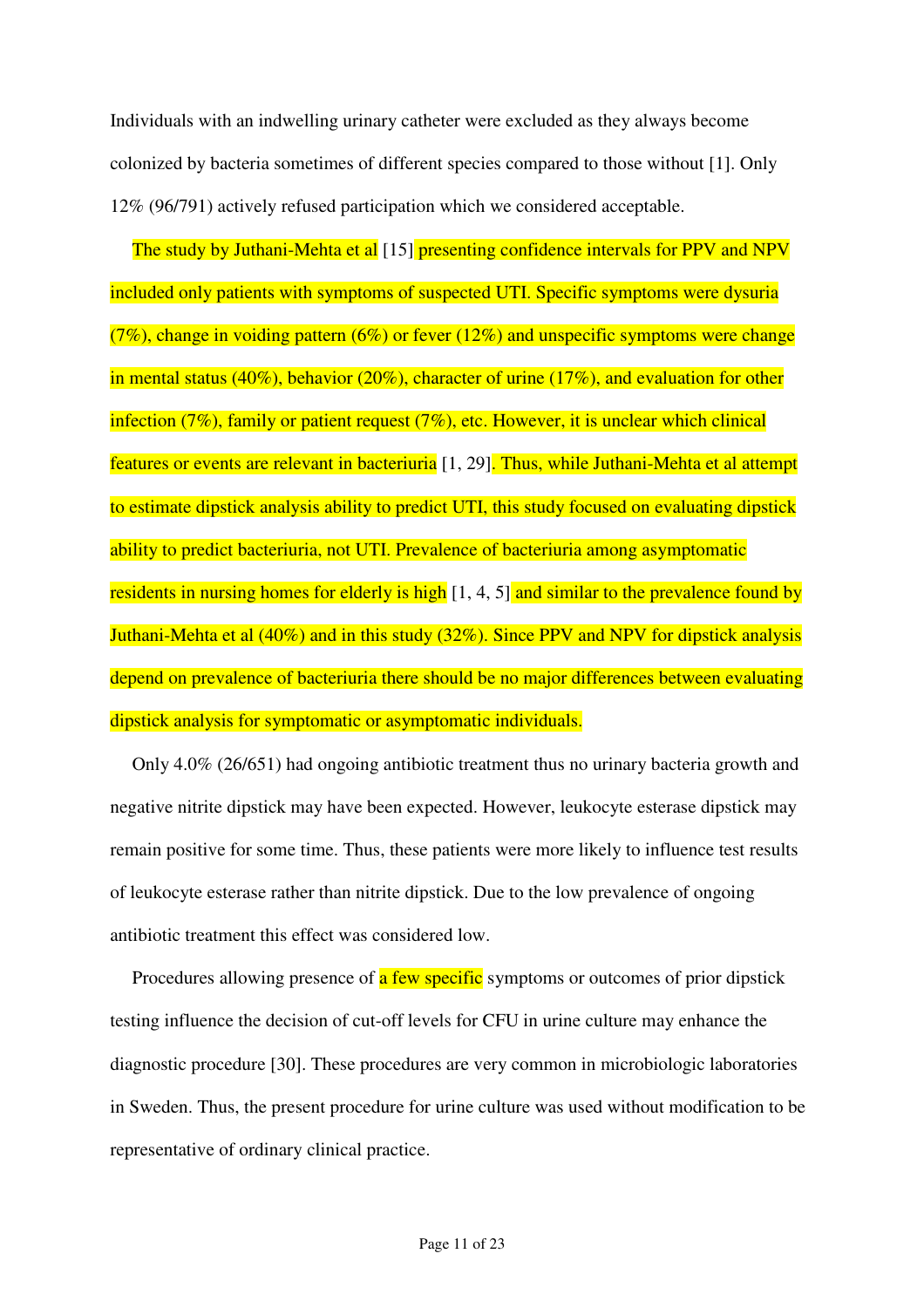Dipstick urinalysis was performed by non-laboratory personnel in this study. If the analysis had been performed by laboratory personnel, results might have differed slightly. On the other hand, these bedside tests are usually performed by non-laboratory personnel in clinical practice at nursing homes for the elderly. Thus, this study represented ordinary clinical practice.

The results of this study can be considered generalisable in developed countries when evaluating urine dipstick analysis for elderly individuals at nursing homes performed in ordinary clinical practice.

The NPV for nitrite to predict absence of *E. faecalis* in a urine culture is higher than for *E. coli* despite *E. faecalis* being a poor converter of nitrate to nitrite. The most likely explanation being the prevalence of *E. faecalis* is very low (2.6 %) resulting in a high NPV even if sensitivity and specificity are low.

The kappa coefficient for agreement between visual and analyzer readings was lower for leukocyte esterase dipsticks than for nitrite dipsticks. This is logical whereby leukocyte esterase dipsticks have several color blocks while nitrite dipstick has only a binary outcome. The more possible outcomes the lower the kappa value becomes.

#### **The effect of Simpson's paradox when evaluating dipsticks**

It may seem peculiar that in tables 1-4 PPV for any bacteria is higher than PPV for a single bacterium. One explanation is prevalence of bacteria in the gold standard is higher when the focus is on "any bacteria" compared to a specific bacterium subsequently decreasing the probability of a false positive dipstick. The reverse was seen for NPV.

Another way to explain this phenomenon is the well known Simpson's paradox. Several potentially pathogenic bacteria differ in their ability to reduce nitrate to nitrite. Similarly, different bacteria are likely to show a varying ability to provoke pyuria. This difference is a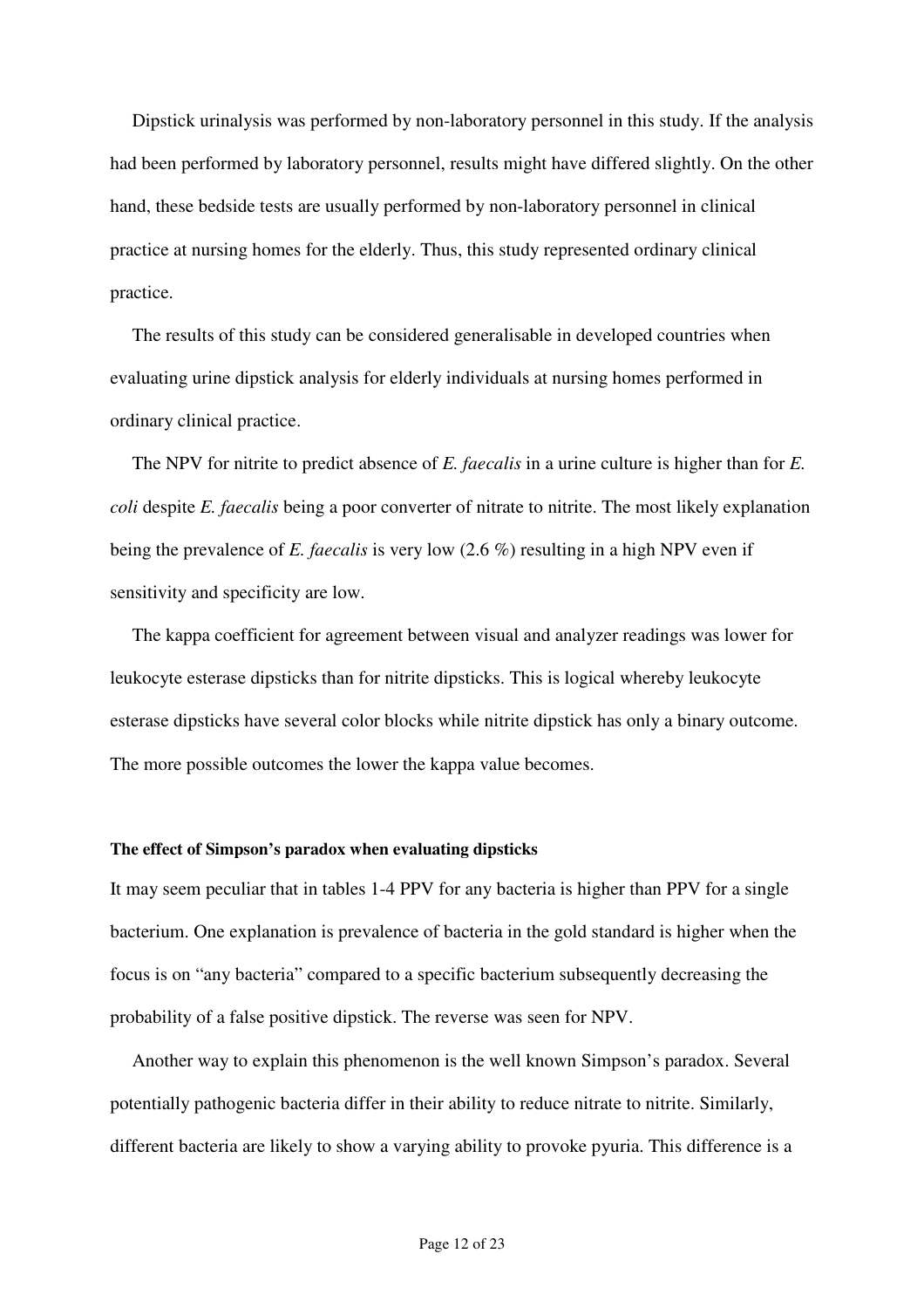confounding factor and as the prevalence of the different types of bacteria varies considerably the size of these groups vary. This phenomenon has been previously explained as Yule-Simpson´s effect, a statistical paradox in which the outcome of several groups is changed when groups are combined [24-26].

 The conclusion that when dipstick urinalyses for nitrite and leukocyte esterase are simultaneously negative it is unlikely that the urine culture will show growth of potentially pathogenic bacteria is based on "any bacteria" (Table 4). Furthermore, NPV for each single bacterium is higher thus the conclusion seems valid. If one should decide that positive nitrite dipstick can rule in bacteriuria, as a previously published metaanalysis did [16], we find that PPV for "any bacteria" differs very much from PPV for the single bacteria (Table 2). Thus, the conclusion that positive nitrite dipstick can rule in bacteriuria seems unjustified.

## **Conclusions**

It is beyond the scope of this study to conclude which clinical conditions should be investigated for bacteriuria. However, if there is a reason for investigating this, the present study may provide some simple guidelines.

When testing is performed in nursing homes for elderly by non-laboratory personnel this study showed that there were no clinically relevant differences between visual and analyzer reading of dipsticks. Thus, the choice between visual and analyzer reading could be based on personal preferences and economic aspects.

A single nitrite dipstick performs as well or better than a single leukocyte esterase dipstick. However, different combinations of the dipsticks improve the diagnostic value.

When dipstick urinalyses for nitrite and leukocyte esterase are simultaneously negative it is unlikely that the urine culture will show growth of potentially pathogenic bacteria. Thus, in a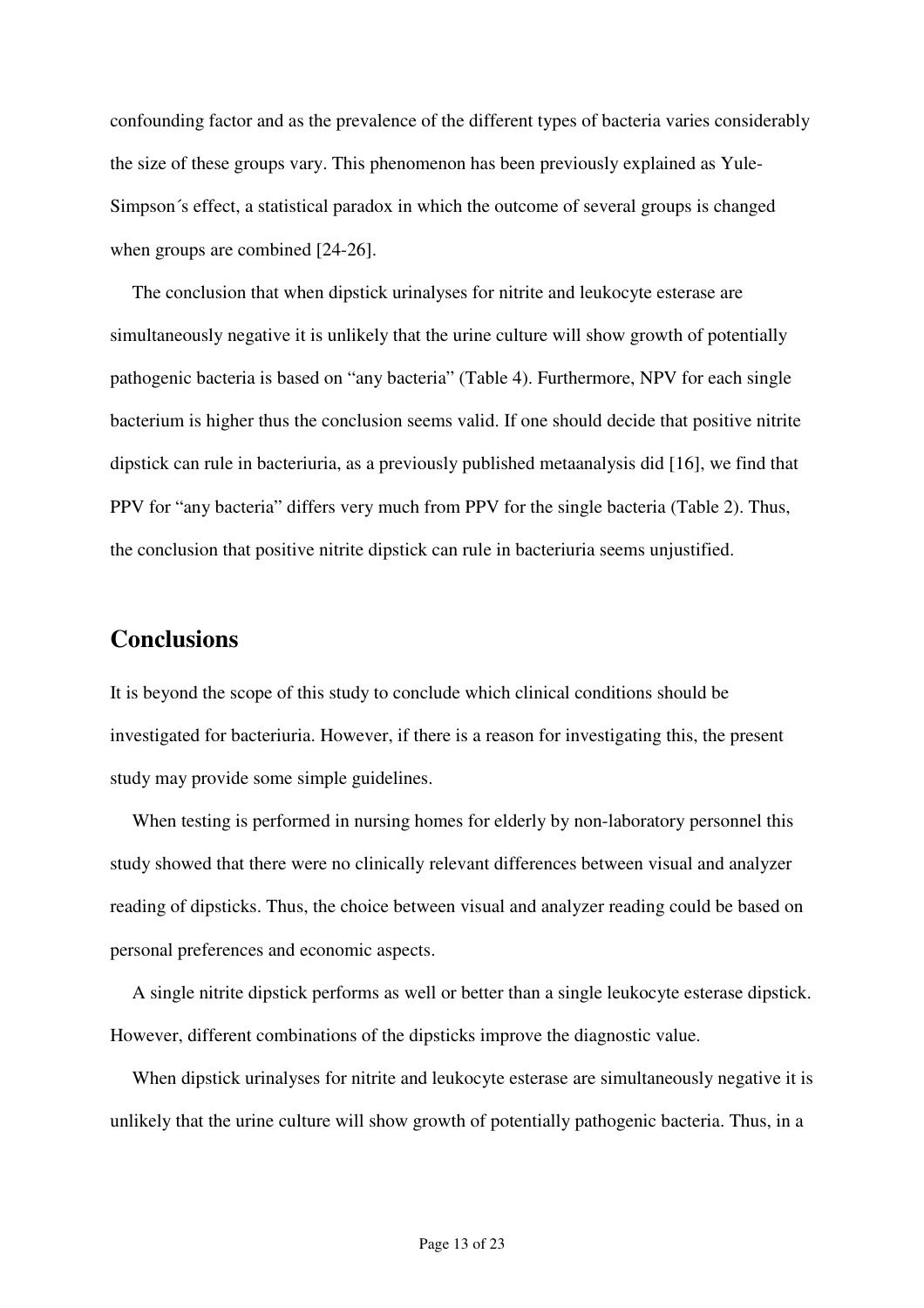patient with an uncomplicated illness, no further testing is needed. However, a positive dipstick or any combination thereof cannot completely rule in bacteriuria.

# **Competing interests**

The authors declare that they have no competing interests.

# **Authors' contributions**

Pär-Daniel Sundvall and Ronny Gunnarsson planned the study. Pär-Daniel Sundvall carried out the data collection, analyses and wrote the first draft as part of his PhD program. Ronny Gunnarsson supervised these analyses and the writing of the manuscript. All authors reviewed and approved the final draft of the paper.

# **Acknowledgements**

Financial support was obtained from primary health care in Södra Älvsborg county and the research and development council of Södra Älvsborg county. Thanks to Eva Grandin Bayer Healthcare Diagnostics division for instructing personnel and lending us Clinitek 50 urine chemistry analyzers during the study period.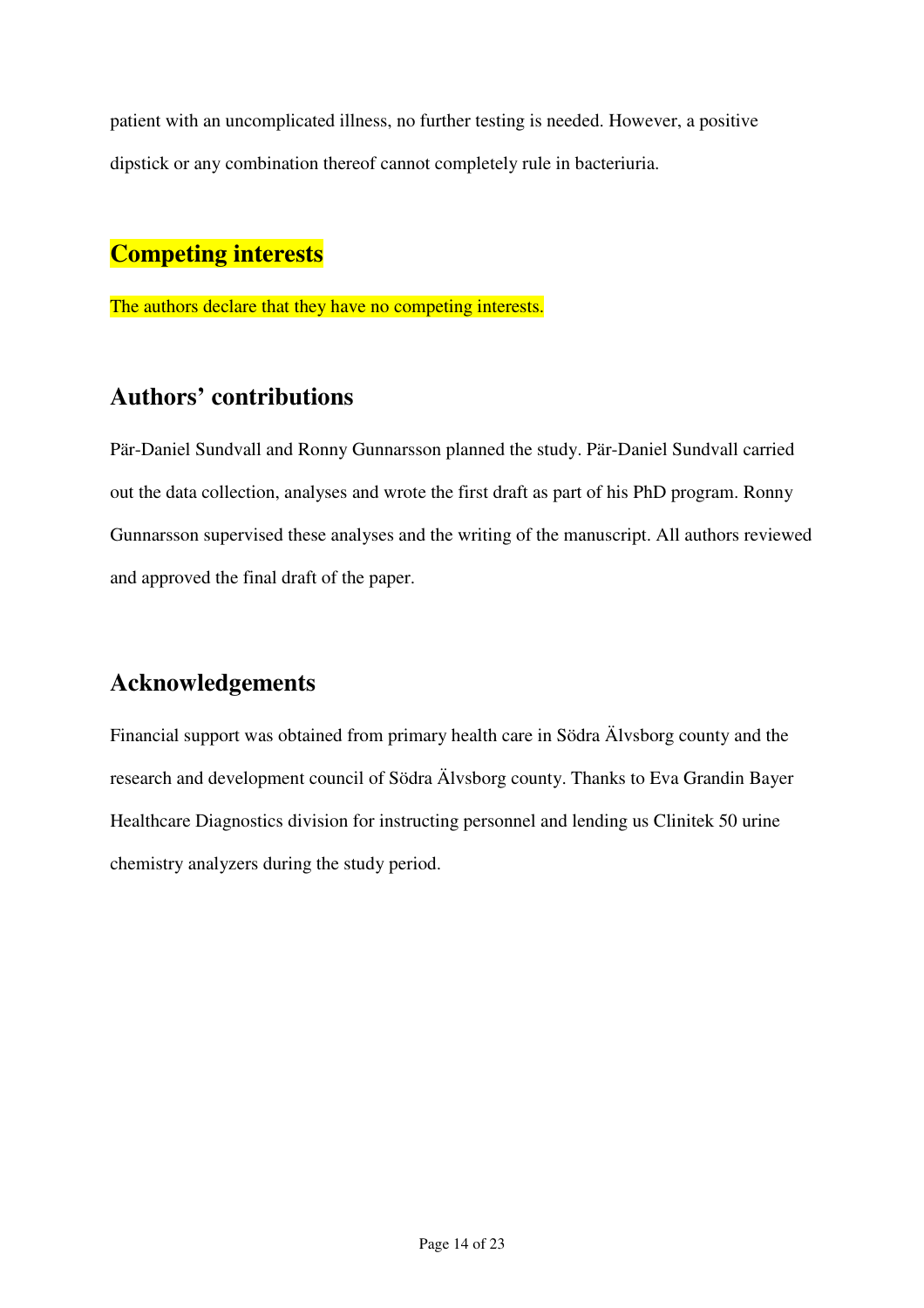# **References**

- 1. Nicolle LE: **Urinary tract infections in long-term-care facilities**. *Infect Control Hosp Epidemiol* 2001, 22(3):167-175.
- 2. Nicolle LE, Strausbaugh LJ, Garibaldi RA: **Infections and antibiotic resistance in nursing homes**. *Clin Microbiol Rev* 1996, 100(1):1-17.
- 3. Juthani-Mehta M, Drickamer MA, Towle V, Zhang Y, Tinetti ME, Quagliarello VJ: **Nursing home practitioner survey of diagnostic criteria for urinary tract infections**. *J Am Geriatr Soc* 2005, 53(11):1986-1990.
- 4. Hedin K, Petersson C, Widebäck K, Kahlmeter G, Mölstad S: **Asymptomatic bacteriuria in a population of elderly in municipal institutional care**. *Scand J Prim Health Care* 2002, 20(3):166-168.
- 5. Nicolle LE, Henderson E, Bjornson J, McIntyre M, Harding GK, MacDonell JA: **The association of bacteriuria with resident characteristics and survival in elderly institutionalized men**. *Ann Intern Med* 1987, 106(5):682-686.
- 6. Tighe P: **Laboratory-based quality assurance programme for near-patient urine dipstick testing, 1990-1997: development, management and results**. *Br J Biomed Sci* 1999, 56(1):6-15.
- 7. Peele JD, Gadsden RH, Crews R: **Semi-automated vs. visual reading of urinalysis dipsticks**. *Clin Chem* 1977, 23(12):2242-2246.
- 8. Fulcher RA, Maisey SP: **Evaluation of dipstick tests and reflectance meter for screening for bacteriuria in elderly patients**. *Br J Clin Pract* 1991, 45(4):245-246.
- 9. Winkens RA, Leffers P, Degenaar CP, Houben AW: **The reproducibility of urinalysis using multiple reagent test strips**. *Eur J Clin Chem Clin Biochem* 1991, 29(12):813- 818.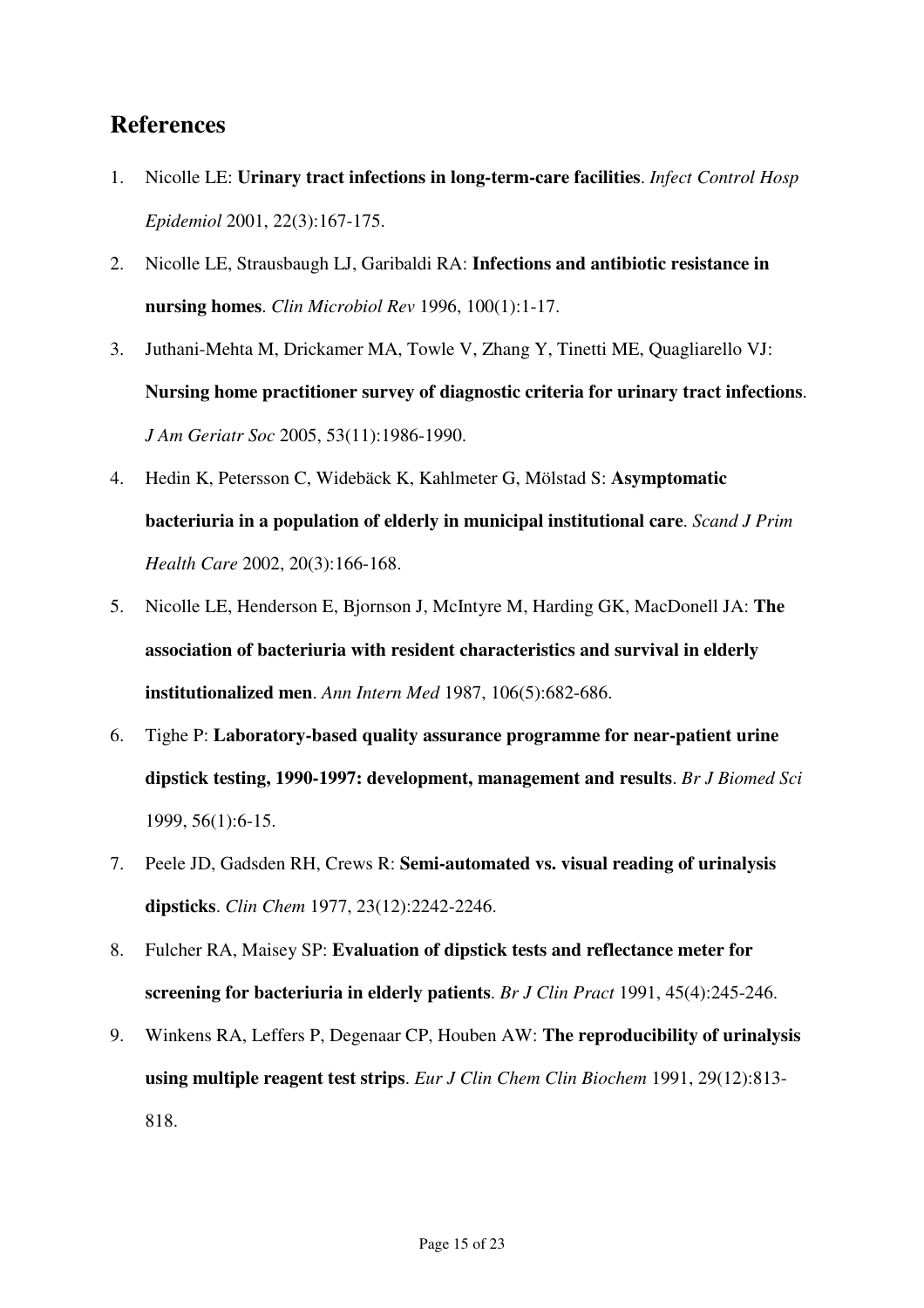- 10. Marx AM, Kropf J, Gressner AM: **On the performance and reliability of mechanized urine teststrip measurement in comparison with visual reading**. *J Clin Chem Clin Biochem* 1989, 27(7):433-443.
- 11. Winkens RA, Leffers P, Trienekens TA, Stobberingh EE: **The validity of urine examination for urinary tract infections in daily practice**. *Fam Pract* 1995, 12(3):290-293.
- 12. Bolann BJ, Sandberg S, Digranes A: **Implications of probability analysis for interpreting results of leukocyte esterase and nitrite test strips**. *Clin Chem* 1989, 35(8):1663-1668.
- 13. Heckerling PS: **Confidence in diagnostic testing [published erratum appears in J Gen Intern Med 1989 Jan-Feb;4(1):38]**. *J Gen Intern Med* 1988, 3:604-606.
- 14. Galen RS, Gambino RS: **Appendix III Standard error of a percentage**. *Beyond normality: The Predictive value and efficiency of medical diagnoses*. New York: John Wiley & sons; 1975:129.
- 15. Juthani-Mehta M, Tinetti M, Perrelli E, Towle V, Quagliarello V: **Role of dipstick testing in the evaluation of urinary tract infection in nursing home residents**. *Infect Control Hosp Epidemiol* 2007, 28(7):889-891.
- 16. Deville WL, Yzermans JC, van Duijn NP, Bezemer PD, van der Windt DA, Bouter LM: **The urine dipstick test useful to rule out infections. A meta-analysis of the accuracy**. *BMC Urol* 2004, 4:4.
- 17. Ducharme J, Neilson S, Ginn JL: **Can urine cultures and reagent test strips be used to diagnose urinary tract infection in elderly emergency department patients without focal urinary symptoms?** *Can J Emerg Med* 2007, 9(2):87-92.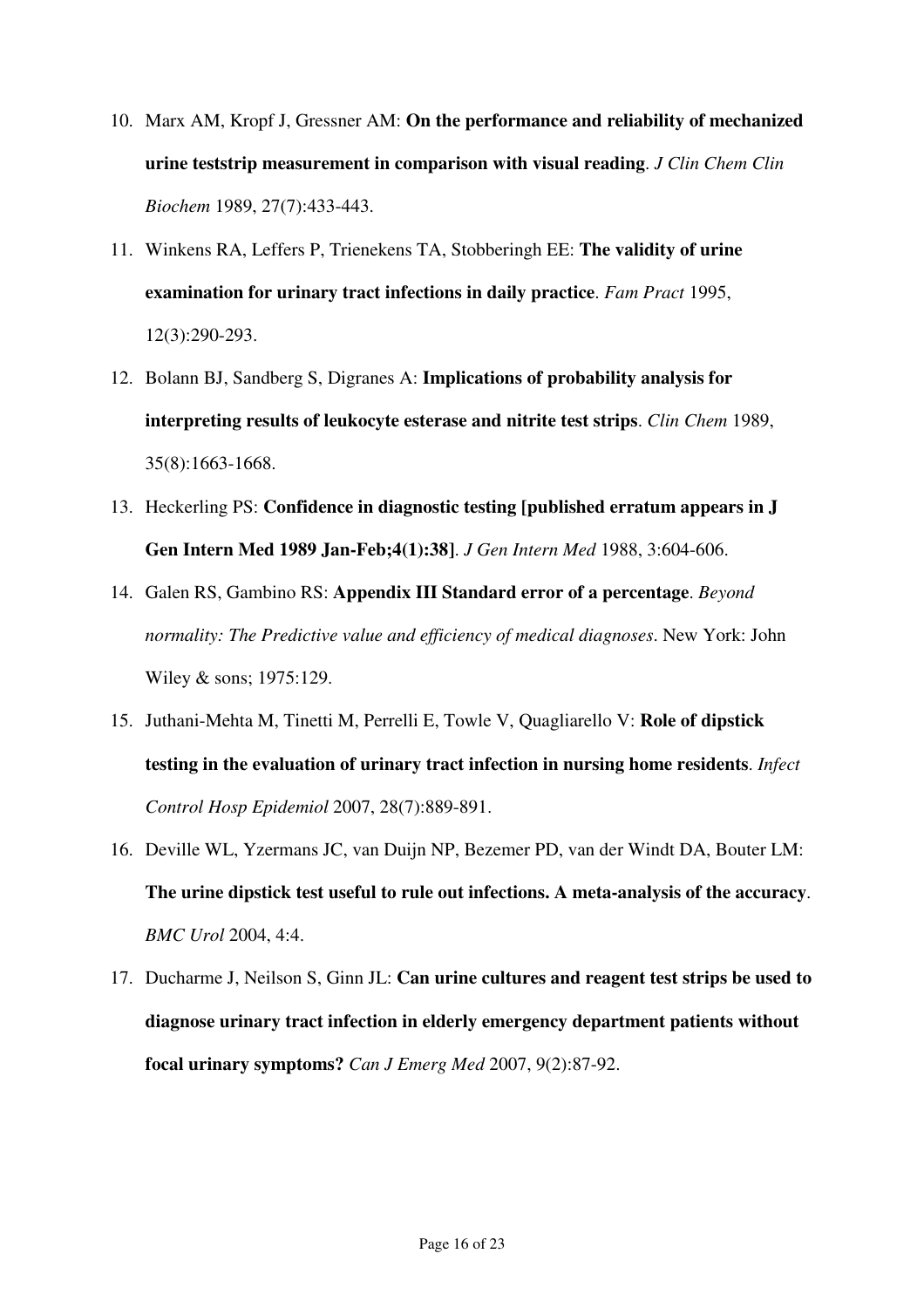- 18. Monane M, Gurwitz JH, Lipsitz LA, Glynn RJ, Choodnovskiy I, Avorn J: **Epidemiologic and diagnostic aspects of bacteriuria: a longitudinal study in older women**. *J Am Geriatr Soc* 1995, 43(6):618-622.
- 19. Ouslander JG, Schapira M, Fingold S, Schnelle J: **Accuracy of rapid urine screening tests among incontinent nursing home residents with asymptomatic bacteriuria**. *J Am Geriatr Soc* 1995, 43(7):772-775.
- 20. Midthun SJ, Paur RA, Lindseth G, Von Duvillard SP: **Bacteriuria detection with a urine dipstick applied to incontinence pads of nursing home residents**. *Geriatr Nurs* 2003, 24(4):206-209.
- 21. Flanagan PG, Rooney PG, Davies EA, Stout RW: **Evaluation of four screening tests for bacteriuria in elderly people**. *Lancet* 1989, 1(8647):1117-1119.
- 22. Gelbart SM, Prabhudesai MM: **Evaluation of Chemstrip LN in a male geriatric population**. *J Am Geriatr Soc* 1988, 36(4):339-341.
- 23. Evans PJ, McNabb WR, Lewis RR: **Comparison between reagent strips used for detection of urinary tract infection in the elderly**. *Int J Clin Pract* 1997, 51(7):430- 431.
- 24. Simpson EH: **The Interpretation of Interaction in Contingency Tables**. *Journal of the Royal Statistical Society Series B (Methodological)* 1951, 13(2):238-241.
- 25. Yule GU: **Notes on the Theory of Association of Attributes in Statistics**. *Biometrika* 1903, 2(2):121-134.
- 26. Julious SA, Mullee MA: **Confounding and Simpson's paradox**. *BMJ* 1994, 309(6967):1480-1481.
- 27. Rowell DM: **Evaluation of a urine chemistry analyser**. *Prof Nurse* 1998, 13(8):533- 534.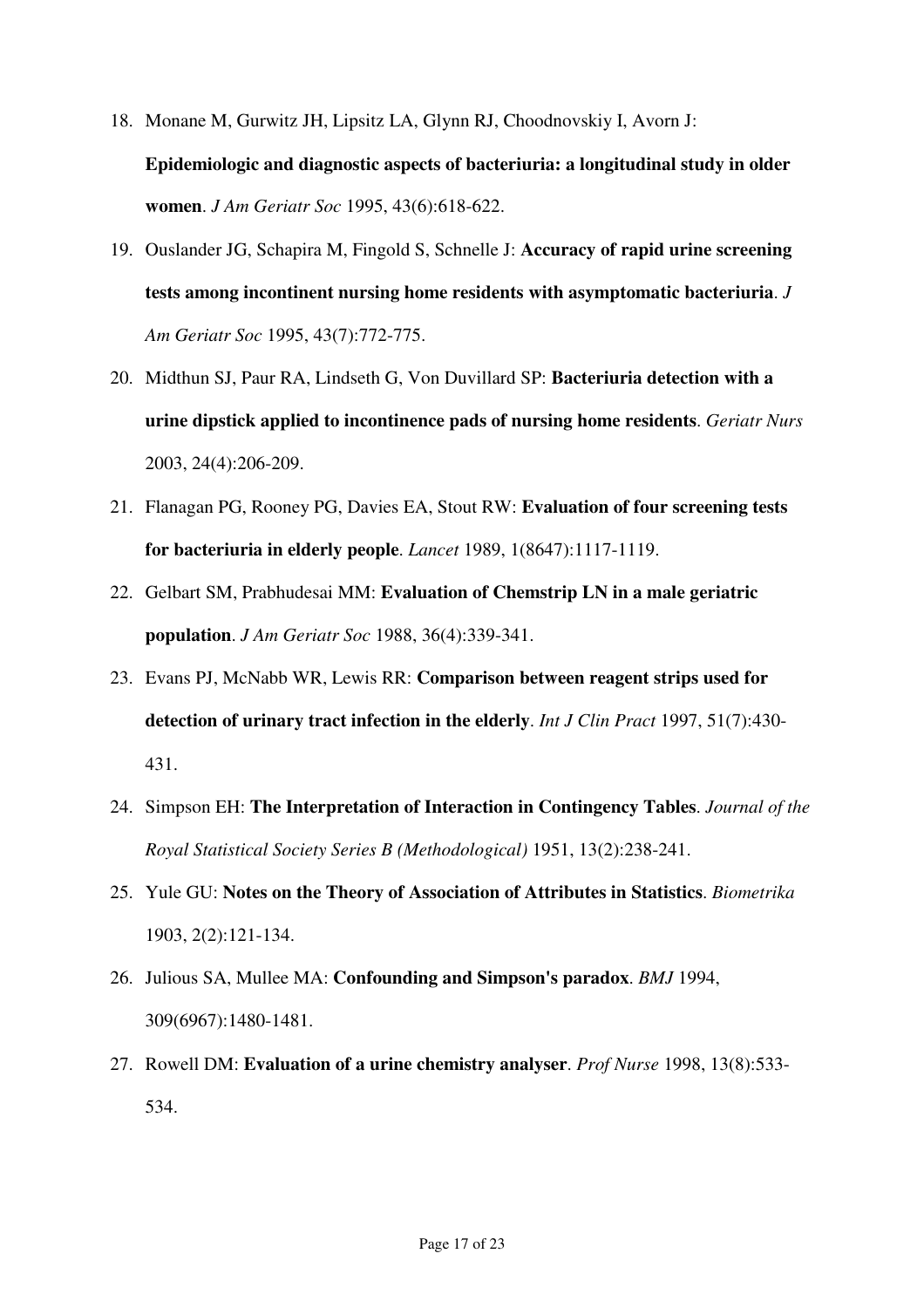- 28. Altman DG, Machin D, Bryant TN, Gardner TN: *Statistics with confidence 2nd edition*. London: BMJ Publishing; 2000.
- 29. Nicolle LE: **Urinary infections in the elderly: symptomatic of asymptomatic?** *Int J Antimicrob Agents* 1999, 11(3-4):265-268.
- 30. Stamm WE, Counts GW, Running KR, Fihn S, Turck M, Holmes KK: **Diagnosis of coliform infection in acutely dysuric women**. *N Engl J Med* 1982, 307(8):463-468.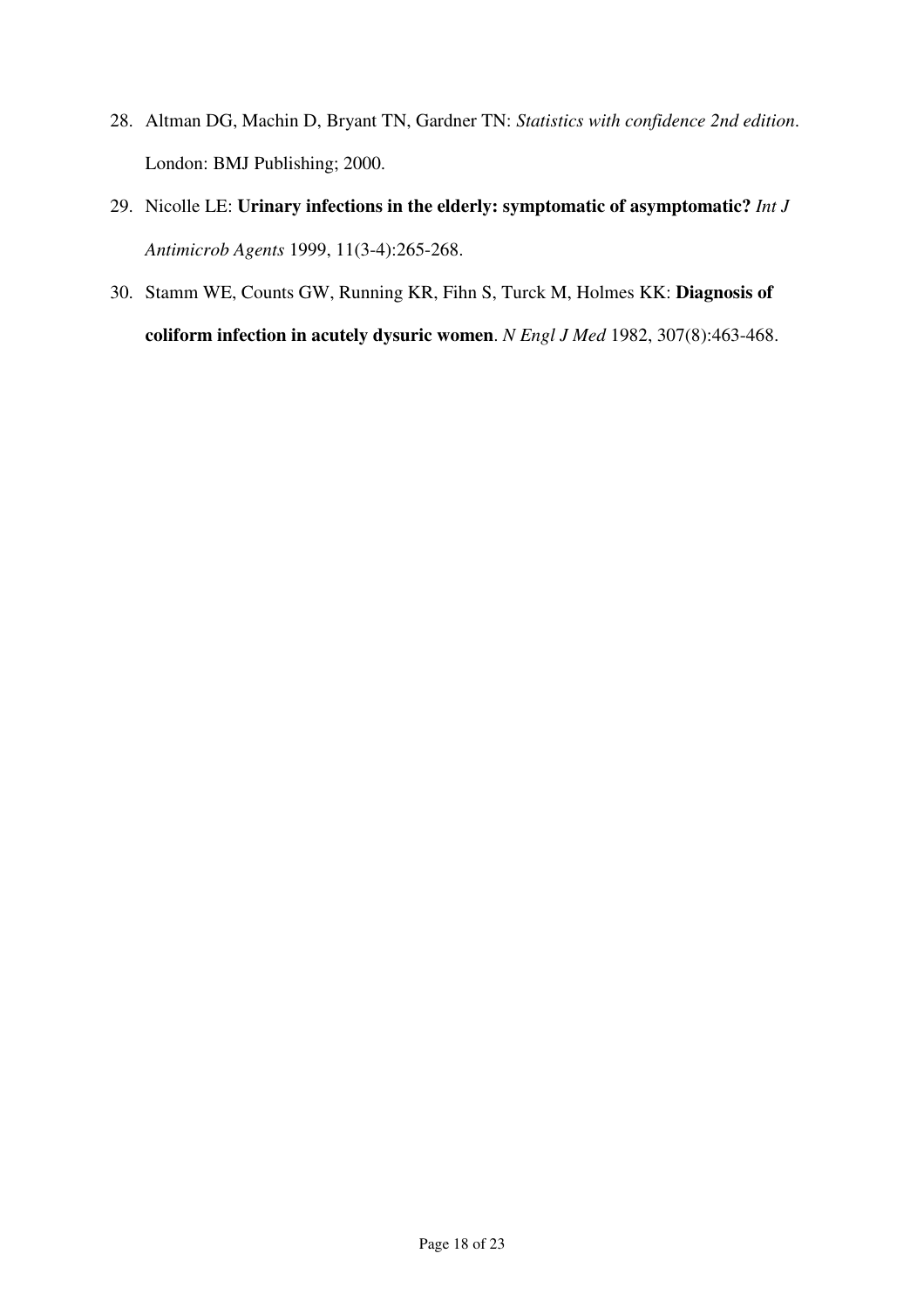|             |    | Visual reading $e^e$ | Escherichia coli <sup>a</sup><br>Analyzer reading | Visual reading $e^e$ | Enterococcus faecalis <sup>b</sup><br>Analyzer reading | Visual reading $e^e$ | $Klebsiella$ species <sup><math>c</math></sup><br>Analyzer reading | Visual reading <sup>e</sup> | Any bacteria <sup><math>d</math></sup><br>Analyzer reading |
|-------------|----|----------------------|---------------------------------------------------|----------------------|--------------------------------------------------------|----------------------|--------------------------------------------------------------------|-----------------------------|------------------------------------------------------------|
| Sensitivity | >0 | 72\% (64-79)         | $81\%$ (75-88)                                    | 71% (49-92)          | $82\%$ (64-100)                                        | $68\%$ (50-86)       | $71\%$ (53-89)                                                     | $69\% (62-75)$              | 78% (73-84)                                                |
|             | >1 | 59% (51-67)          | $62\%$ $(54-70)$                                  | 59% (35-82)          | 65% (42-87)                                            | $60\%$ (41-79)       | 58% (39-78)                                                        | 57\% (50-64)                | $61\%$ (54-67)                                             |
|             | >2 | $37\% (29-45)$       | 38\% (30-46)                                      | $47\%$ (23-71)       | $41\%$ (18-65)                                         | 52\% (32-72)         | $46\%$ (26-66)                                                     | $37\%$ (30-44)              | 38\% (31-44)                                               |
|             | >3 | $11\% (6.1-17)$      | $17\%$ (11-24)                                    | $18\% (0.0-36)$      | 29% (7.8-51)                                           | $12\% (0.0-25)$      | $25\%$ (7.7-42)                                                    | $11\% (6.5-15)$             | $18\%$ (13-23)                                             |
| Specificity | >0 | $61\% (56-65)$       | 52\% (48-57)                                      | 54\% (50-58)         | $46\%$ (42-50)                                         | 54\% (50-58)         | 45\% (42-49)                                                       | $64\%$ (59-69)              | 56\% (51-60)                                               |
|             | >1 | 74% (70-78)          | 73% (69-76)                                       | $67\%$ $(64-71)$     | 66% (62-69)                                            | 68% (64-71)          | 66% (62-69)                                                        | 78% (74-82)                 | 77% (73-81)                                                |
|             | >2 | 84% (80-87)          | $83\%$ (80-86)                                    | $80\%$ (77-83)       | 79% (76-82)                                            | $80\%$ (77-84)       | 79% (76-82)                                                        | 87\% (84-90)                | $86\%$ (83-89)                                             |
|             | >3 | 96\% (94-98)         | $92\%$ (89-94)                                    | $94\%$ (93-96)       | $90\%$ (88-93)                                         | $94\%$ (93-96)       | $90\%$ (88-93)                                                     | $96\%$ (95-98)              | 93\% (91-96)                                               |
| <b>PPV</b>  | >0 | 34\% (29-40)         | $33\% (28-38)$                                    | $4.1\%$ (1.8-6.3)    | $4.0\%$ (1.9-6.0)                                      | $5.8\%$ (3.1-8.5)    | $4.8\%$ (2.6-7.0)                                                  | 48\% (42-54)                | 45\% (40-51)                                               |
|             | >1 | $40\%$ (33-46)       | 39\% (33-46)                                      | $4.8\%$ (1.9-7.6)    | $4.9\%$ $(2.1-7.7)$                                    | $7.1\%$ (3.7-11)     | $6.2\%$ (3.1-9.3)                                                  | 56\% (49-62)                | 55% (49-62)                                                |
|             | >2 | 39\% (31-48)         | $40\%$ (31-48)                                    | $6.1\% (2.0-10)$     | $5.0\%$ (1.4-8.7)                                      | $9.9\%$ (4.8-15)     | $7.9\%$ $(3.4-12)$                                                 | 58\% (49-66)                | 56\% (48-64)                                               |
|             | >3 | 43% (27-59)          | $38\% (26-50)$                                    | $8.1\% (0.0-17)$     | $7.6\%$ $(1.2-14)$                                     | $8.1\%$ (0.0-17)     | $9.1\% (2.2-16)$                                                   | 59\% (44-75)                | 56\% (44-68)                                               |
| <b>NPV</b>  | >0 | 88% (85-92)          | 91\% (87-94)                                      | 99% (97-100)         | 99% (98-100)                                           | 98\% (96-99)         | 98\% (96-99)                                                       | $81\%$ (77-85)              | 84% (80-89)                                                |
|             | >1 | $86\%$ (83-89)       | 87\% (84-90)                                      | 98\% (97-100)        | 99% (97-100)                                           | 98\% (96-99)         | 98% (96-99)                                                        | 79% (75-83)                 | $81\%$ (77-84)                                             |
|             | >2 | $82\%$ (79-85)       | 83% (79-86)                                       | 98% (97-99)          | 98\% (97-99)                                           | 98% (96-99)          | 97% (96-99)                                                        | 74\% (70-78)                | 75% (71-78)                                                |
|             | >3 | 79% (76-82)          | $80\%$ (76-83)                                    | 98\% (96-99)         | 98\% (97-99)                                           | $96\%$ (95-98)       | 97\% (95-98)                                                       | $69\% (65-73)$              | 71\% (67-74)                                               |

Table 1 - Test characteristics of a single leukocyte esterase dipstick compared to urine culture

*a* 143 of 651 urine cultures showed growth of *Escherichia coli b* 17 of 651 urine cultures showed growth of *Enterococcus faecalis*

*c* 25 of 651 urine cultures showed growth of *Klebsiella* spp*.*

*<sup>d</sup>*207 of 651 urine cultures showed growth of any bacteria. Any bacteria may be *E. coli, E. faecalis, Klebsiella* spp*., E. faecium, Enterobacter* spp*, coagulase-negative staphylococci, alfa-hemolytic streptococci, beta-hemolytic streptococci, Proteus mirabilis, P. vulgaris, Group B Streptococci* and *Pseudomonas aeruginosa.*

*e* Number of visual readings: 630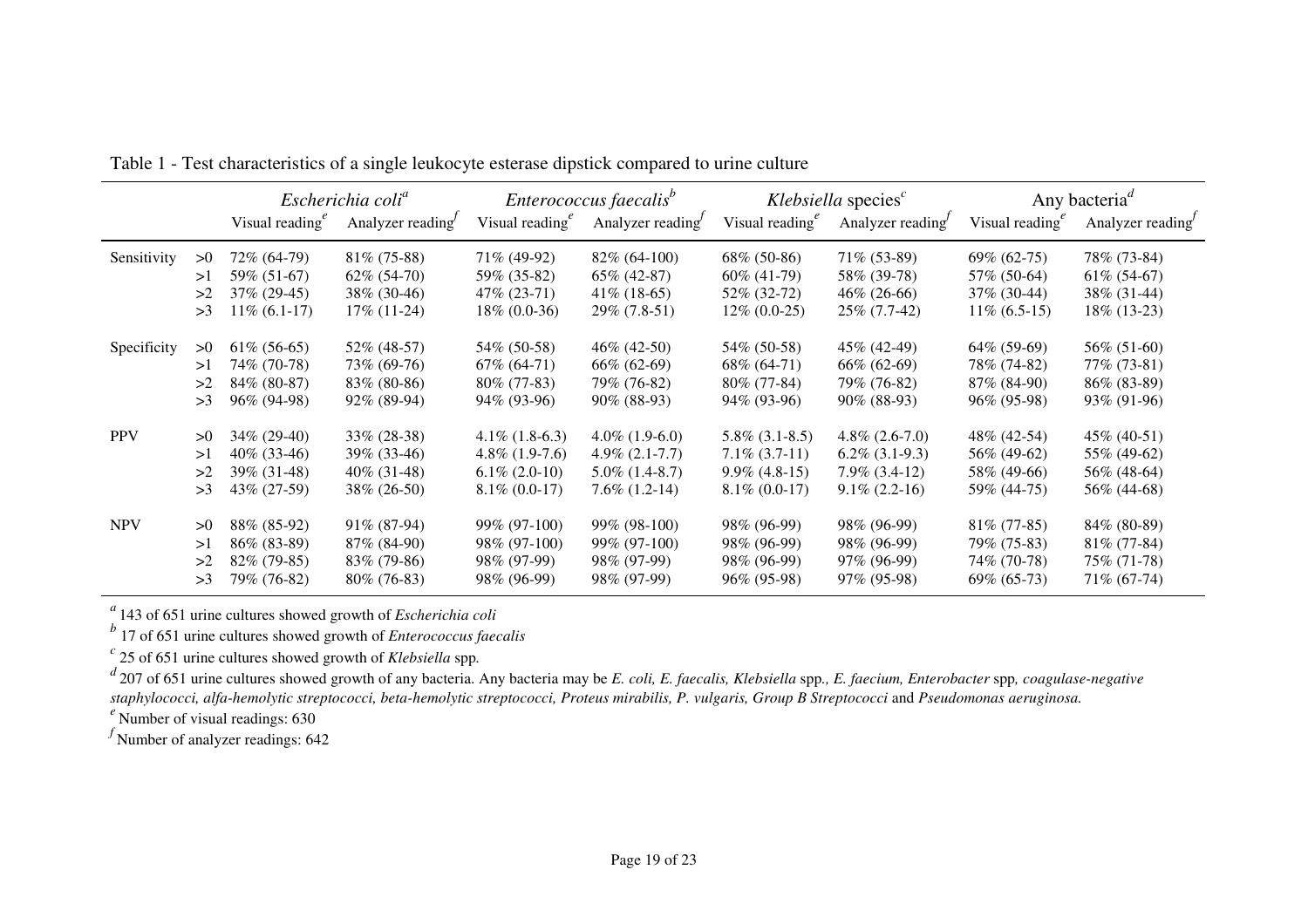|             | Escherichia coli <sup>a</sup><br>Visual reading $\epsilon$<br>Analyzer reading |                | Enterococcus faecalis <sup>b</sup><br>Visual reading $e^e$<br>Analyzer reading |                    | Klebsiella species $c$<br>Visual reading $e^e$<br>Analyzer reading |                    | Any bacteria <sup><i>a</i></sup><br>Visual reading <sup>e</sup><br>Analyzer reading |                |
|-------------|--------------------------------------------------------------------------------|----------------|--------------------------------------------------------------------------------|--------------------|--------------------------------------------------------------------|--------------------|-------------------------------------------------------------------------------------|----------------|
| Sensitivity | 64\% (56-72)                                                                   | $62\% (54-70)$ | 29% (7.8-51)                                                                   | $29\% (7.8-51)$    | 48% (28-68)                                                        | 50\% (30-70)       | 57\% (50-63)                                                                        | 56\% (49-62)   |
| Specificity | 88% (85-90)                                                                    | $86\%$ (83-89) | 76\% (73-80)                                                                   | 76\% (73-79)       | 77% (74-81)                                                        | 77% (73-80)        | 92% (89-94)                                                                         | $90\%$ (88-93) |
| <b>PPV</b>  | 59% (51-67)                                                                    | 56% (49-64)    | $3.3\% (0.45-6.1)$                                                             | $3.2\% (0.44-6.0)$ | $7.8\%$ (3.6-12)                                                   | $7.7\%$ $(3.5-12)$ | 76\% (69-83)                                                                        | 73% (66-80)    |
| <b>NPV</b>  | $90\%$ (87-92)                                                                 | 89% (86-92)    | 98% (96-99)                                                                    | 98\% (96-99)       | 97% (96-99)                                                        | 98% (96-99)        | $82\%$ (78-85)                                                                      | $81\%$ (78-85) |

Table 2 - Test characteristics of a single nitrite dipstick compared to urine culture

*a* 143 of 651 urine cultures showed growth of *Escherichia coli b* 17 of 651 urine cultures showed growth of *Enterococcus faecalis*

*c* 25 of 651 urine cultures showed growth of *Klebsiella* spp*.* 

*d* 207 of 651 urine cultures showed growth of any bacteria. Any bacteria may be *E. coli, E. faecalis, Klebsiella* spp*., E. faecium, Enterobacter* spp.*, coagulase-negative staphylococci, alfa-hemolytic streptococci, beta-hemolytic streptococci, Proteus mirabilis, P. vulgaris, Group B Streptococci* and *Pseudomonas aeruginosa.*

*e* Number of visual readings: 650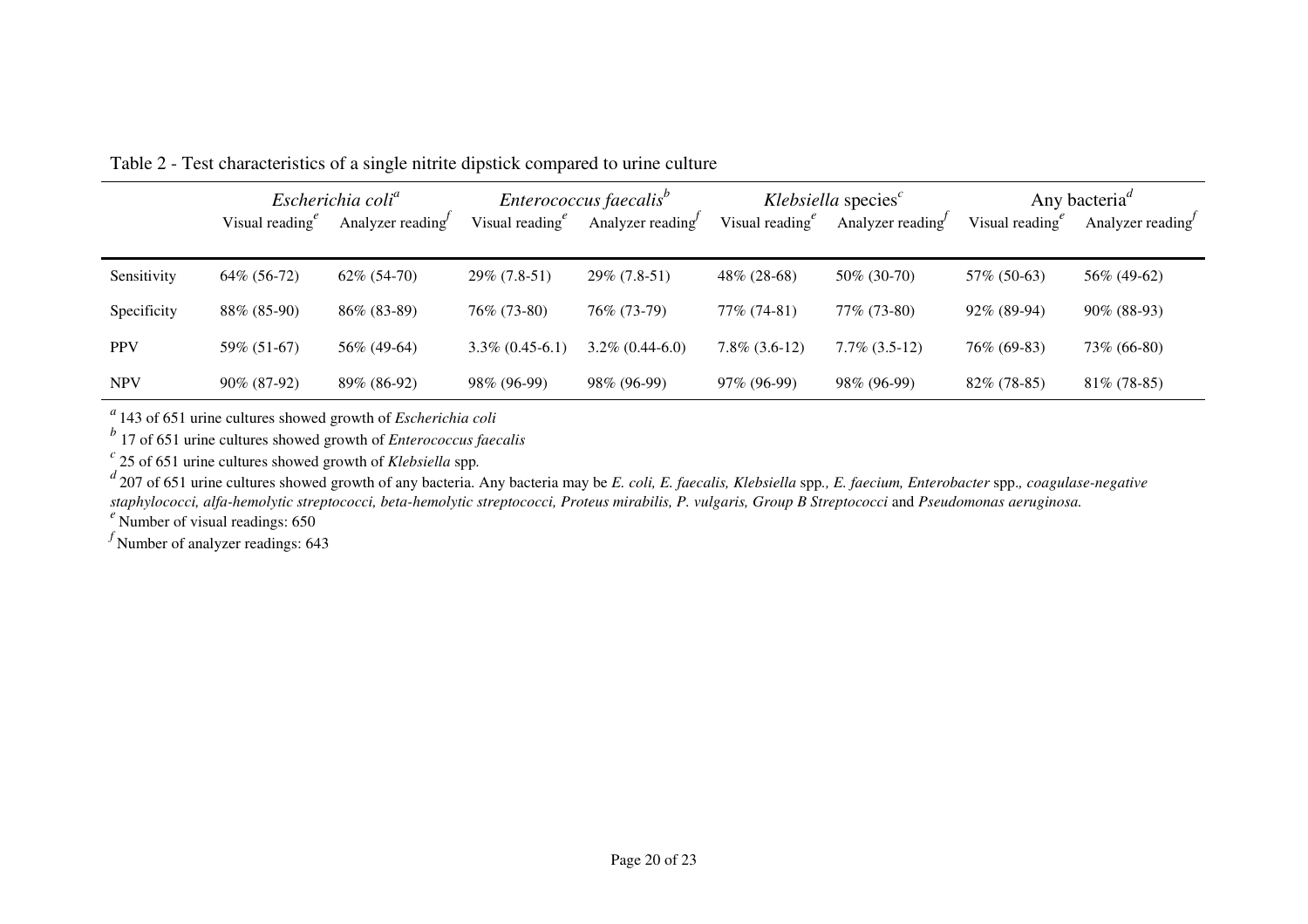|    | Escherichia coli <sup>a</sup> |                                                                                                                                                                           | Enterococcus faecalis <sup>b</sup>                                                                                                                                          |                                                                                                                                                                                       | Klebsiella species $c$                                                                                                                                                           |                                                                                                                                                                                       | Any bacteria <sup>a</sup><br>Analyzer reading                                                                                                                                    |                                                                                                                                                                      |
|----|-------------------------------|---------------------------------------------------------------------------------------------------------------------------------------------------------------------------|-----------------------------------------------------------------------------------------------------------------------------------------------------------------------------|---------------------------------------------------------------------------------------------------------------------------------------------------------------------------------------|----------------------------------------------------------------------------------------------------------------------------------------------------------------------------------|---------------------------------------------------------------------------------------------------------------------------------------------------------------------------------------|----------------------------------------------------------------------------------------------------------------------------------------------------------------------------------|----------------------------------------------------------------------------------------------------------------------------------------------------------------------|
|    |                               |                                                                                                                                                                           |                                                                                                                                                                             |                                                                                                                                                                                       |                                                                                                                                                                                  |                                                                                                                                                                                       |                                                                                                                                                                                  |                                                                                                                                                                      |
| >0 | 50\% (42-59)                  | 55% (47-63)                                                                                                                                                               | $18\% (0.0-36)$                                                                                                                                                             | $24\%$ (3.4-44)                                                                                                                                                                       | 36\% (17-55)                                                                                                                                                                     | $42\% (22-61)$                                                                                                                                                                        | 44\% (37-51)                                                                                                                                                                     | 48\% (41-55)                                                                                                                                                         |
| >1 | $42\%$ (34-50)                | 45\% (37-53)                                                                                                                                                              | $18\% (0.0-36)$                                                                                                                                                             | $18\% (0.0-36)$                                                                                                                                                                       | $32\%$ (14-50)                                                                                                                                                                   | 33\% (14-52)                                                                                                                                                                          | $37\%$ (30-44)                                                                                                                                                                   | $40\%$ (33-46)                                                                                                                                                       |
| >2 | $25\%$ (18-32)                | $27\%$ (19-34)                                                                                                                                                            | $12\% (0.0-27)$                                                                                                                                                             | $12\% (0.0-27)$                                                                                                                                                                       | $28\%$ (10-46)                                                                                                                                                                   | 29\% (11-47)                                                                                                                                                                          | $23\%$ (18-29)                                                                                                                                                                   | $25\%$ (19-31)                                                                                                                                                       |
| >3 | $8.5\%$ (3.9-13)              | $12\%$ (6.6-17)                                                                                                                                                           | $0.0\%$ (0.0-0.0)                                                                                                                                                           | $5.9\%$ (0.0-17)                                                                                                                                                                      | $8.0\%$ (0.0-19)                                                                                                                                                                 | $13\% (0.0-26)$                                                                                                                                                                       | $7.3\%$ $(3.8-11)$                                                                                                                                                               | $11\%$ (6.9-16)                                                                                                                                                      |
|    |                               |                                                                                                                                                                           |                                                                                                                                                                             |                                                                                                                                                                                       |                                                                                                                                                                                  |                                                                                                                                                                                       |                                                                                                                                                                                  | 93\% (90-95)                                                                                                                                                         |
|    |                               |                                                                                                                                                                           |                                                                                                                                                                             |                                                                                                                                                                                       |                                                                                                                                                                                  |                                                                                                                                                                                       |                                                                                                                                                                                  | 96% (94-98)                                                                                                                                                          |
|    |                               |                                                                                                                                                                           |                                                                                                                                                                             |                                                                                                                                                                                       |                                                                                                                                                                                  |                                                                                                                                                                                       |                                                                                                                                                                                  | 98\% (96-99)                                                                                                                                                         |
| >3 | 99% (98-100)                  | 98% (96-99)                                                                                                                                                               | 97\% (96-98)                                                                                                                                                                | 96\% (94-97)                                                                                                                                                                          | $97\%$ (96-99)                                                                                                                                                                   | 96\% (94-97)                                                                                                                                                                          | 99\% (98-100)                                                                                                                                                                    | 99% (98-100)                                                                                                                                                         |
| >0 |                               |                                                                                                                                                                           |                                                                                                                                                                             |                                                                                                                                                                                       |                                                                                                                                                                                  |                                                                                                                                                                                       |                                                                                                                                                                                  | 76\% (69-83)                                                                                                                                                         |
| >1 |                               |                                                                                                                                                                           |                                                                                                                                                                             |                                                                                                                                                                                       |                                                                                                                                                                                  |                                                                                                                                                                                       |                                                                                                                                                                                  | $82\%$ (74-89)                                                                                                                                                       |
| >2 |                               |                                                                                                                                                                           |                                                                                                                                                                             |                                                                                                                                                                                       |                                                                                                                                                                                  |                                                                                                                                                                                       |                                                                                                                                                                                  | 84\% (74-93)                                                                                                                                                         |
| >3 | $63\% (41-85)$                | $61\%$ (43-79)                                                                                                                                                            | $0.0\%$ (0.0-0.0)                                                                                                                                                           | $3.6\% (0.0-10)$                                                                                                                                                                      | $11\% (0.0-24)$                                                                                                                                                                  | $11\% (0.0-22)$                                                                                                                                                                       | 79\% (61-97)                                                                                                                                                                     | $82\%$ (68-96)                                                                                                                                                       |
| >0 |                               |                                                                                                                                                                           |                                                                                                                                                                             |                                                                                                                                                                                       |                                                                                                                                                                                  |                                                                                                                                                                                       |                                                                                                                                                                                  | 79% (76-83)                                                                                                                                                          |
| >1 |                               |                                                                                                                                                                           |                                                                                                                                                                             |                                                                                                                                                                                       |                                                                                                                                                                                  |                                                                                                                                                                                       |                                                                                                                                                                                  | 77\% (73-81)                                                                                                                                                         |
| >2 |                               |                                                                                                                                                                           |                                                                                                                                                                             |                                                                                                                                                                                       |                                                                                                                                                                                  |                                                                                                                                                                                       |                                                                                                                                                                                  | 73\% (70-77)                                                                                                                                                         |
| >3 | 79% (76-82)                   | 79% (76-83)                                                                                                                                                               | $97\%$ (96-99)                                                                                                                                                              | 97\% (96-99)                                                                                                                                                                          | $96\%$ (95-98)                                                                                                                                                                   | $97\%$ (95-98)                                                                                                                                                                        | $69\% (65-73)$                                                                                                                                                                   | 70% (66-74)                                                                                                                                                          |
|    | >0<br>>1<br>>2                | Visual reading $e^e$<br>$91\%$ (88-94)<br>94\% (92-96)<br>95% (93-97)<br>$62\%$ $(53-71)$<br>66% (56-75)<br>58\% (46-71)<br>86\% (83-89)<br>85% (82-88)<br>$81\%$ (78-85) | Analyzer reading<br>89% (87-92)<br>93\% (91-95)<br>95\% (94-97)<br>$60\%$ (52-68)<br>$65\%$ $(55-74)$<br>$62\%$ (50-74)<br>87\% (84-90)<br>$86\%$ (83-88)<br>$82\%$ (79-85) | Visual reading $e^e$<br>$82\%$ (79-85)<br>86% (83-89)<br>$91\%$ (88-93)<br>$2.6\%$ (0.0-5.5)<br>$3.3\% (0.0-7.0)$<br>$3.3\% (0.0-7.9)$<br>97\% (96-99)<br>97\% (96-99)<br>97% (96-99) | Analyzer reading<br>$80\%$ (77-83)<br>85% (82-87)<br>$90\%$ (88-93)<br>$3.1\% (0.1-6.1)$<br>$3.0\%$ (0.0-6.4)<br>$3.3\%$ (0.0-7.8)<br>97% (96-99)<br>97\% (96-99)<br>97% (96-99) | Visual reading $e^e$<br>$82\%$ (79-86)<br>86\% (84-89)<br>$91\%$ (89-93)<br>$7.8\%$ (2.9-13)<br>$8.9\%$ (3.0-15)<br>$12\%$ (3.5-20)<br>97\% (95-98)<br>$97\%$ (95-98)<br>97\% (95-98) | Analyzer reading<br>$80\%$ (77-84)<br>85% (82-88)<br>$91\%$ (89-93)<br>$7.7\%$ $(3.1-12)$<br>$8.1\% (2.7-13)$<br>$11\%$ (3.5-19)<br>97\% (96-99)<br>97\% (96-98)<br>97\% (96-98) | Visual reading<br>$94\%$ (92-96)<br>97\% (95-98)<br>$97\%$ (96-99)<br>78\% (71-86)<br>84\% (77-92)<br>$80\%$ (70-90)<br>78\% (74-81)<br>76\% (73-80)<br>72\% (69-76) |

Table 3 - Test characteristics of a positive leukocyte esterase and a positive nitrite dipstick compared to urine culture

*a* 143 of 651 urine cultures showed growth of *Escherichia coli b* 17 of 651 urine cultures showed growth of *Enterococcus faecalis*

c<br>d 207 of 651 urine cultures showed growth of *Klebsiella* spp.<br>d 207 of 651 urine cultures showed growth of any bacteria. Any bacteria may be *E. coli, E. faecalis, Klebsiella* spp., *E. faecium, Enterobacter* spp., *coa staphylococci, alfa-hemolytic streptococci, beta-hemolytic streptococci, Proteus mirabilis, P. vulgaris, Group B Streptococci* and *Pseudomonas aeruginosa.*

*e* Number of visual readings: 630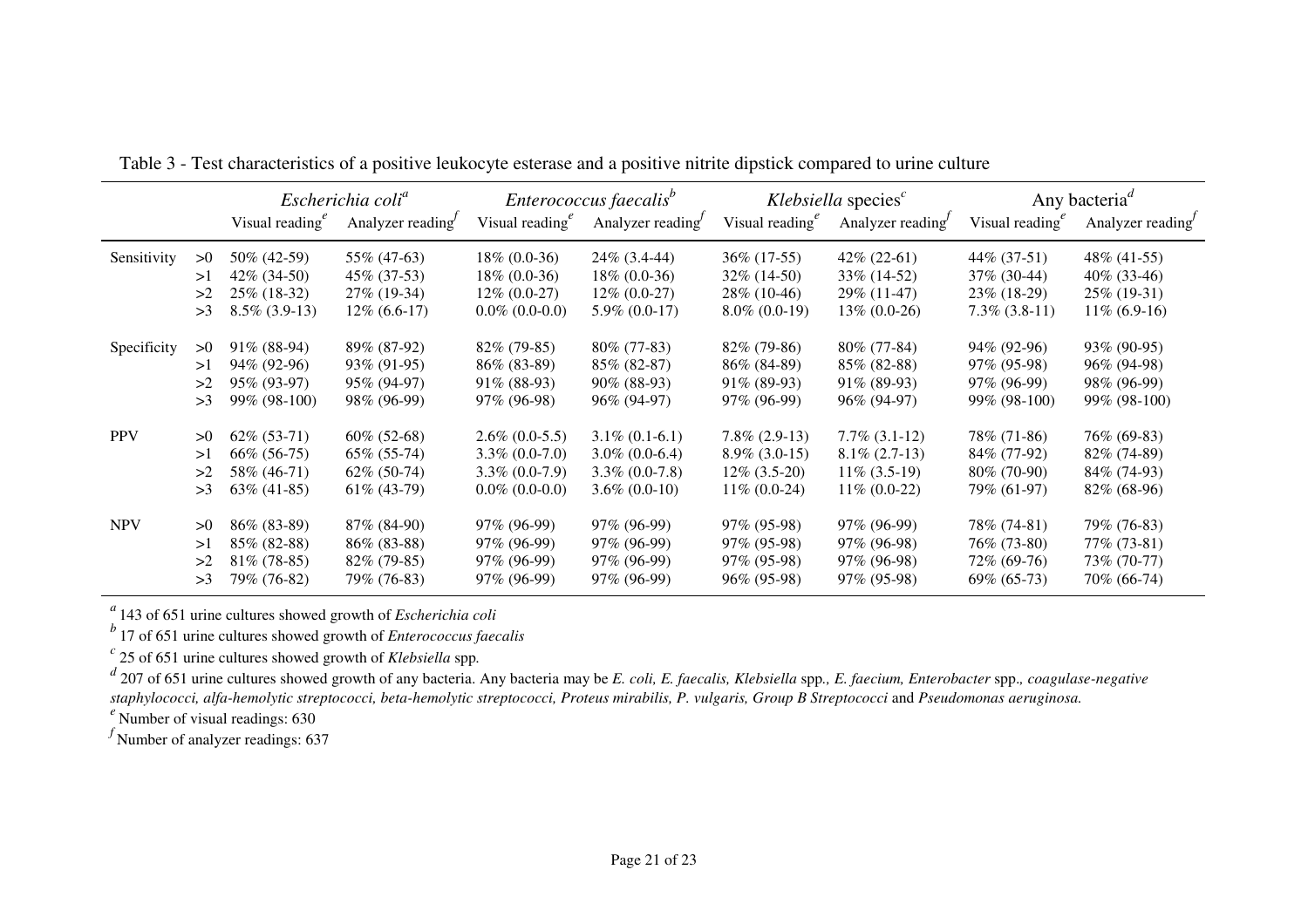|             |    | Visual reading $^e$ | Escherichia coli <sup>a</sup><br>Analyzer reading | Visual reading $e^e$ | Enterococcus faecalis <sup>b</sup><br>Analyzer reading | Visual reading $e^e$ | Klebsiella species $c$<br>Analyzer reading | Visual reading | Any bacteria <sup><math>d</math></sup><br>Analyzer reading |
|-------------|----|---------------------|---------------------------------------------------|----------------------|--------------------------------------------------------|----------------------|--------------------------------------------|----------------|------------------------------------------------------------|
| Sensitivity | >0 | 86\% (80-92)        | 88\% (83-93)                                      | $82\%$ (64-100)      | 88\% (73-100)                                          | $80\%$ (64-96)       | 79% (63-95)                                | $82\%$ (77-87) | 85% (81-90)                                                |
|             | >1 | $82\%$ (75-88)      | $80\%$ (73-86)                                    | 71\% (49-92)         | 76% (56-97)                                            | 76% (59-93)          | 75% (58-92)                                | 77\% (71-83)   | 77\% (71-83)                                               |
|             | >2 | 77\% (70-84)        | 74\% (67-81)                                      | $65\%$ (42-87)       | 59\% (35-82)                                           | 72\% (54-90)         | $67\%$ (48-86)                             | $71\%$ (65-77) | $69\% (62-75)$                                             |
|             | >3 | $67\%$ (60-75)      | $68\%~(60-75)$                                    | 47\% (23-71)         | 53% (29-77)                                            | 52\% (32-72)         | $63\%$ (43-82)                             | $60\%$ (54-67) | 62% (56-69)                                                |
| Specificity | >0 | 57\% (52-61)        | 49\% (44-53)                                      | 48\% (44-52)         | $41\%$ (38-45)                                         | 48\% (44-52)         | $41\%$ (38-45)                             | $61\% (57-66)$ | 53% (48-58)                                                |
|             | >1 | 68\% (64-72)        | $66\% (62-70)$                                    | 57% (54-61)          | 57% (53-61)                                            | 58\% (54-62)         | 57% (53-61)                                | 73\% (69-77)   | 71\% (67-76)                                               |
|             | >2 | 76% (72-80)         | 74\% (70-78)                                      | $65\% (61-69)$       | $64\%$ (60-68)                                         | $66\%$ (62-70)       | $65\% (61-68)$                             | $81\%$ (77-85) | 79% (75-83)                                                |
|             | >3 | 84% (81-88)         | 80% (77-84)                                       | 73% (70-77)          | 70% (67-74)                                            | 74% (70-77)          | 71\% (67-74)                               | 89% (86-92)    | 85% (81-88)                                                |
| <b>PPV</b>  | >0 | $36\%$ (31-42)      | $33\% (28-38)$                                    | $4.2\%$ (2.1-6.4)    | $4.0\%$ (2.0-5.9)                                      | $6.0\%$ (3.5-8.6)    | $5.0\%$ (2.8-7.2)                          | $51\% (45-56)$ | $46\%$ (41-51)                                             |
|             | >1 | $42\%$ (36-48)      | $40\%$ (34-46)                                    | $4.4\%$ (2.0-6.8)    | $4.6\%$ (2.2-7.1)                                      | $7.0\%$ (3.9-10)     | $6.4\%$ $(3.5-9.2)$                        | 58\% (52-64)   | 56\% (50-62)                                               |
|             | >2 | 48\% (41-55)        | $45\%$ (39-51)                                    | $4.9\%$ $(2.1-7.7)$  | $4.3\%$ (1.7-6.9)                                      | $8.0\%$ (4.5-12)     | $6.9\%$ $(3.6-10)$                         | $64\%$ (58-71) | $61\% (54-67)$                                             |
|             | >3 | 56\% (48-63)        | 49\% (42-57)                                      | $4.7\%$ $(1.5-7.8)$  | $4.6\%$ (1.7-7.6)                                      | $7.6\%$ $(3.6-12)$   | $7.7\%$ (4.0-11)                           | 73\% (66-79)   | $66\%$ (59-73)                                             |
| <b>NPV</b>  | >0 | 93\% (90-96)        | 93\% (90-96)                                      | 99% (98-100)         | 99% (98-100)                                           | 98\% (97-100)        | 98\% (96-100)                              | 88\% (84-91)   | 88% (85-92)                                                |
|             | >1 | 93% (90-95)         | $92\%$ (89-95)                                    | 99% (97-100)         | 99% (98-100)                                           | 98\% (97-100)        | 98\% (97-100)                              | $87\%$ (83-90) | $87\%$ (83-90)                                             |
|             | >2 | $92\%$ (89-95)      | $91\%$ (88-94)                                    | 99% (97-100)         | 98% (97-100)                                           | 98\% (97-100)        | 98\% (97-99)                               | $85\%$ (82-89) | $84\%$ (81-88)                                             |
|             | >3 | 90% (87-93)         | $90\%$ (87-92)                                    | 98\% (97-99)         | 98\% (97-99)                                           | 97\% (96-99)         | 98\% (97-99)                               | $82\%$ (79-86) | $83\%$ (79-86)                                             |

Table 4 - Test characteristics of a positive leukocyte esterase and/or a positive nitrite dipstick compared to urine culture

*a* 143 of 651 urine cultures showed growth of *Escherichia coli b* 17 of 651 urine cultures showed growth of *Enterococcus faecalis*

c<br>d 207 of 651 urine cultures showed growth of *Klebsiella* spp.<br>d 207 of 651 urine cultures showed growth of any bacteria. Any bacteria may be *E. coli, E. faecalis, Klebsiella* spp., *E. faecium, Enterobacter* spp., *coa staphylococci, alfa-hemolytic streptococci, beta-hemolytic streptococci, Proteus mirabilis, P. vulgaris, Group B Streptococci* and *Pseudomonas aeruginosa.*

*e* Number of visual readings: 630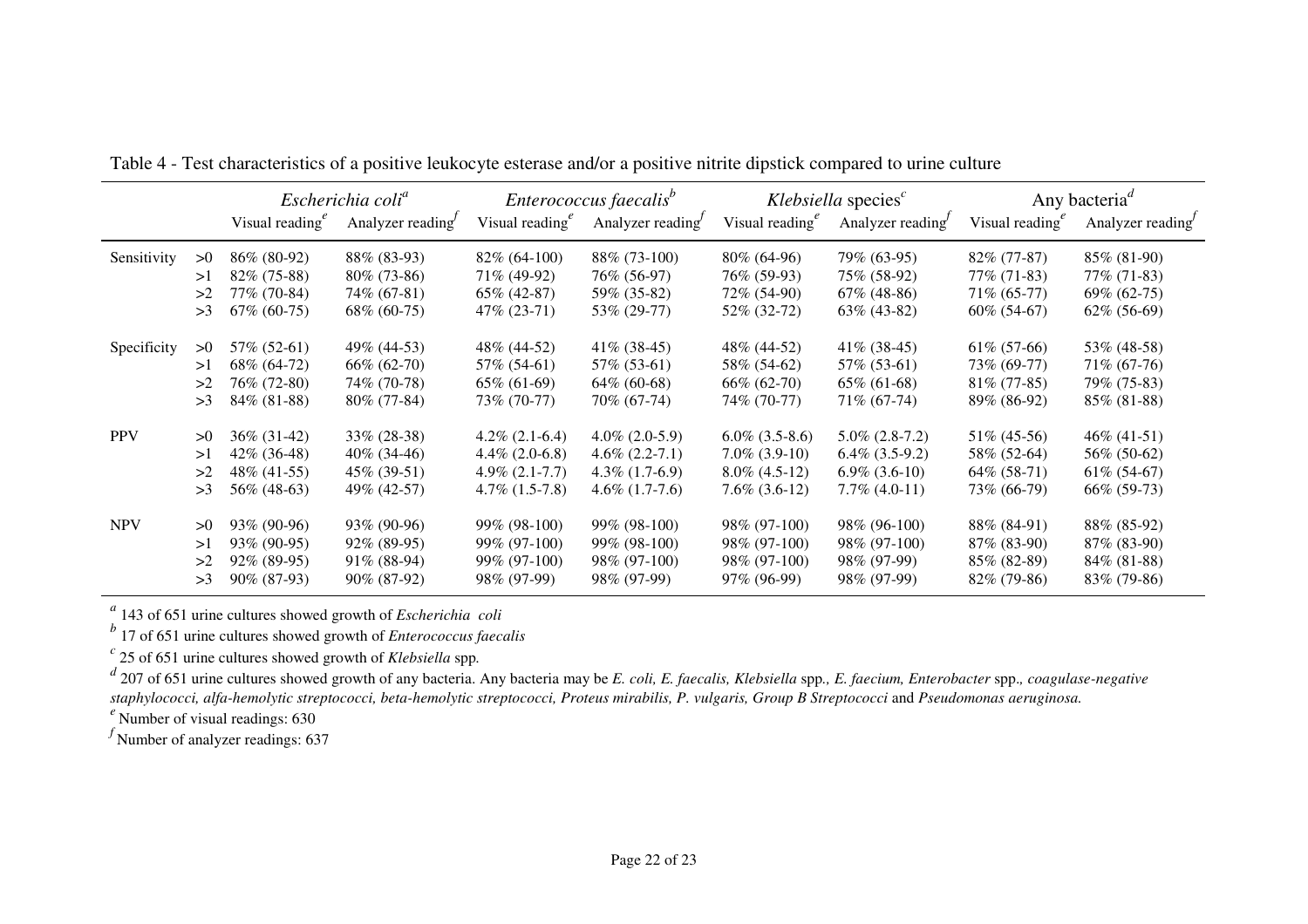|           |     | Escherichia coli <sup>a</sup>    |                                  | Enterococcus faecalis <sup>b</sup> |                                 | Klebsiella species <sup>c</sup>  |                                 | Any bacteria <sup>a</sup>        |                                  |
|-----------|-----|----------------------------------|----------------------------------|------------------------------------|---------------------------------|----------------------------------|---------------------------------|----------------------------------|----------------------------------|
|           |     | Visual reading $^e$              | Analyzer reading                 | Visual reading $^e$                | Analyzer reading                | Visual reading $e^e$             | Analyzer reading                | Visual reading <sup>e</sup>      | Analyzer reading                 |
| Leukocyte | >0  | $3.3(2.1-4.9)$ --- $< 0.001$     | $3.7(2.3-5.9)$ --- $<0.001$      | $3.3(1.1-9.8)$ --- 0.033           | $4.7(1.3-17)$ --- 0.020         | $2.1(0.90-5.1)$ --- 0.087        | $1.6(0.65-4.1) \leftarrow 0.30$ | $3.4(2.4-4.9) \rightarrow 0.001$ | $3.8(2.5-5.6)$ --- < 0.001       |
| esterase  |     | $3.6(2.4-5.4)$ --- $< 0.001$     | $3.9(2.6-5.9)$ --- $\leq 0.001$  | $3.3(1.2-9.2)$ --- 0.020           | $3.7(1.3-10)$ --- 0.012         | $2.8(1.2-6.4) \leftarrow 0.014$  | $2.4(1.0-5.6) \leftarrow 0.038$ | $4.3(3.0-6.2)$ --- $< 0.001$     | $4.7(3.3-6.8) \rightarrow 0.001$ |
|           | >2  | $2.7(1.8-4.2)$ --- $< 0.001$     | $2.7(1.8-4.2) \rightarrow 0.001$ | $3.7(1.4-10)$ --- 0.0094           | $2.8(1.0-7.6) \leftarrow 0.048$ | $4.1(1.8-9.3) \rightarrow 0.001$ | $2.9(1.3-6.8) \leftarrow 0.011$ | $3.7(2.4-5.5)$ --- < 0.001       | $3.4(2.3-5.1)$ --- < 0.001       |
|           |     | $2.8(1.4-5.7) \leftarrow 0.0043$ | $2.0(1.2-3.5)$ --- 0.014         | $3.7(1.0-14)$ --- 0.050            | $3.9(1.3-12)$ --- 0.016         | $2.2(0.63-7.8)$ --- 0.22         | $2.9(1.1-7.7)$ --- 0.034        | $3.3(1.6-6.6)$ --- < 0.001       | $2.7(1.6-4.6) \rightarrow 0.001$ |
| Nitrite   | Pos | $12(7.5-18)$ --- < 0.001         | $9.8(6.3-15)$ --- $<0.001$       | $1.4(0.49-4.2) -- 0.52$            | $1.4(0.48-4.1) \cdots 0.54$     | $2.8(1.2-6.2) \rightarrow 0.015$ | $2.9(1.3-6.7)$ --- 0.012        | $14(8.7-21)$ --- < 0.001         | $11(7.3-17)$ --- < 0.001         |

## Table 5 - Odds ratio for a positive dipstick to predict presence of bacteriuria when considering age and sex

*<sup>a</sup>*143 of 651 urine cultures showed growth of *Escherichia coli*

*b* 17 of 651 urine cultures showed growth of *Enterococcus faecalis*

*c* 25 of 651 urine cultures showed growth of *Klebsiella* spp*.*

d<br>207 of 651 urine cultures showed growth of any bacteria. Any bacteria may be E. coli, E. faecalis, Klebsiella spp., E. faecium, Enterobacter spp., coagulase-negative staphylococci, alfa-hemolytic streptococci, beta-hemol *Proteus mirabilis, P. vulgaris, Group B Streptococci* and *Pseudomonas aeruginosa.*

<sup>e</sup><br>
Number of visual readings for leukocyte esterase were 630 and 650 for nitrite

*f* Number of analyzer readings for leukocyte esterase were 642 and 643 for nitrite